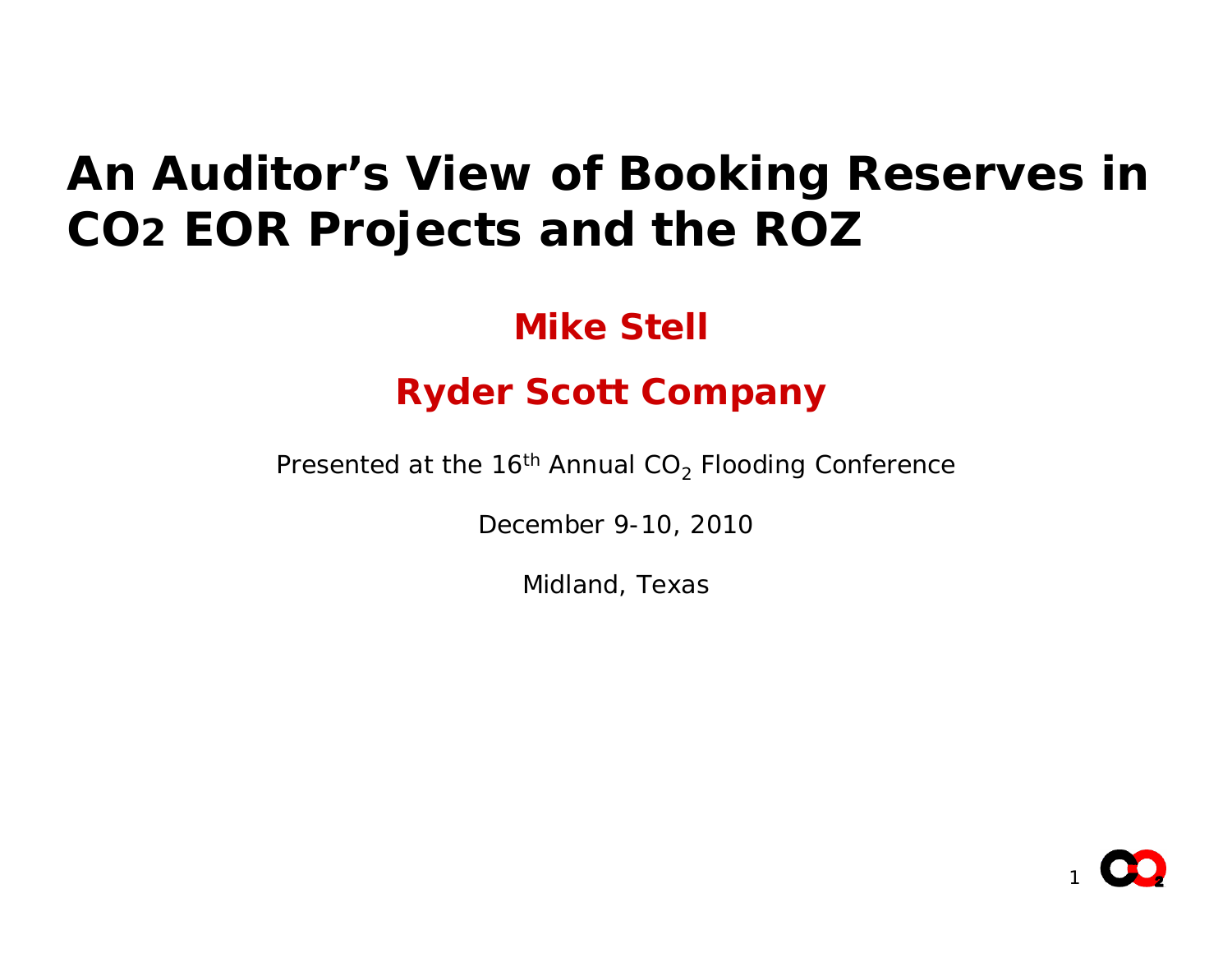# **DISCLAIMER:**

 $\Box$  The information presented herein represents informed opinions about US SEC reserves reporting regulations but does not purport to be identical to advice or rulings that may be obtained from the SEC.

□ The SEC interprets each case individually & may alter interpretations based on facts particular to each case.

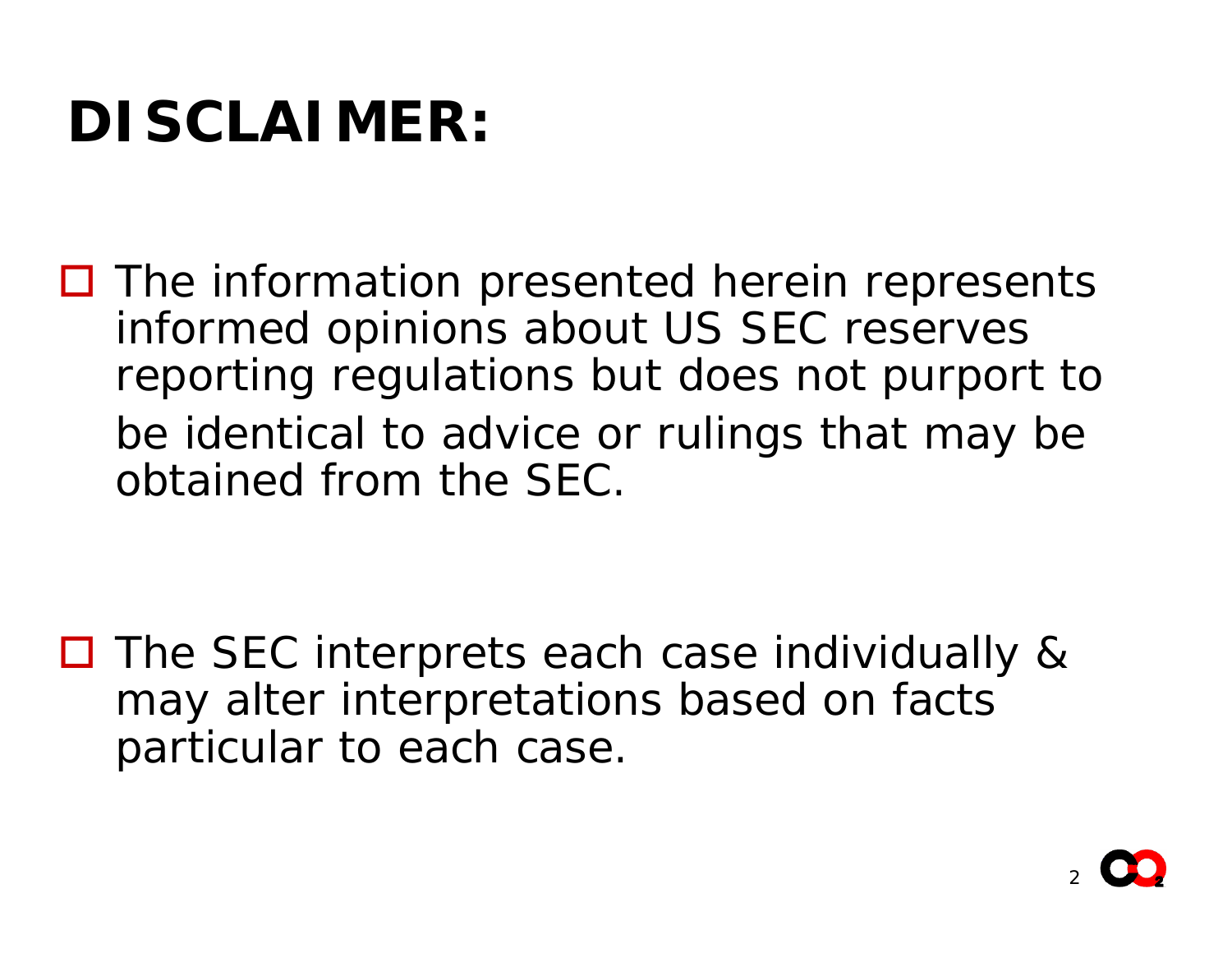#### **Outline:** *An Auditor's View of Booking Reserves in CO2 EOR Projects and the ROZ*

- 1. What do the SEC and SPE-PRMS have to say about booking reserves in an EOR project?
- 2.Which methods are acceptable to book CO2 projects?
- 3. Should the Main Pay and the ROZ be handled together or separately? Are they viewed as analogs?
- 4. What makes a good CO2 EOR Project PUD?
- 5.What hurts our case in booking Proved EOR reserves?
- 6. What else should we consider?

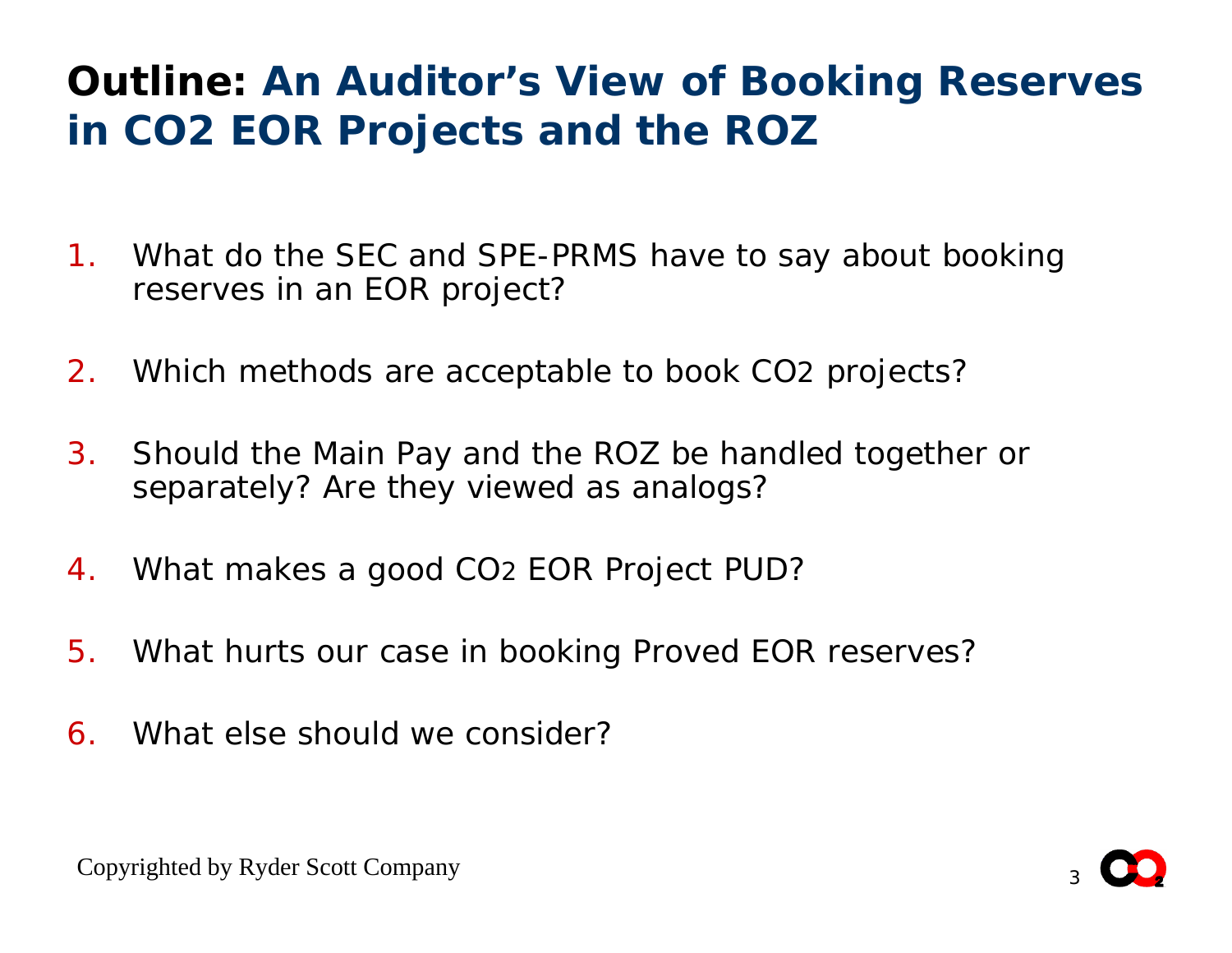#### **How Significant Are CO 2 EOR Reserves?**



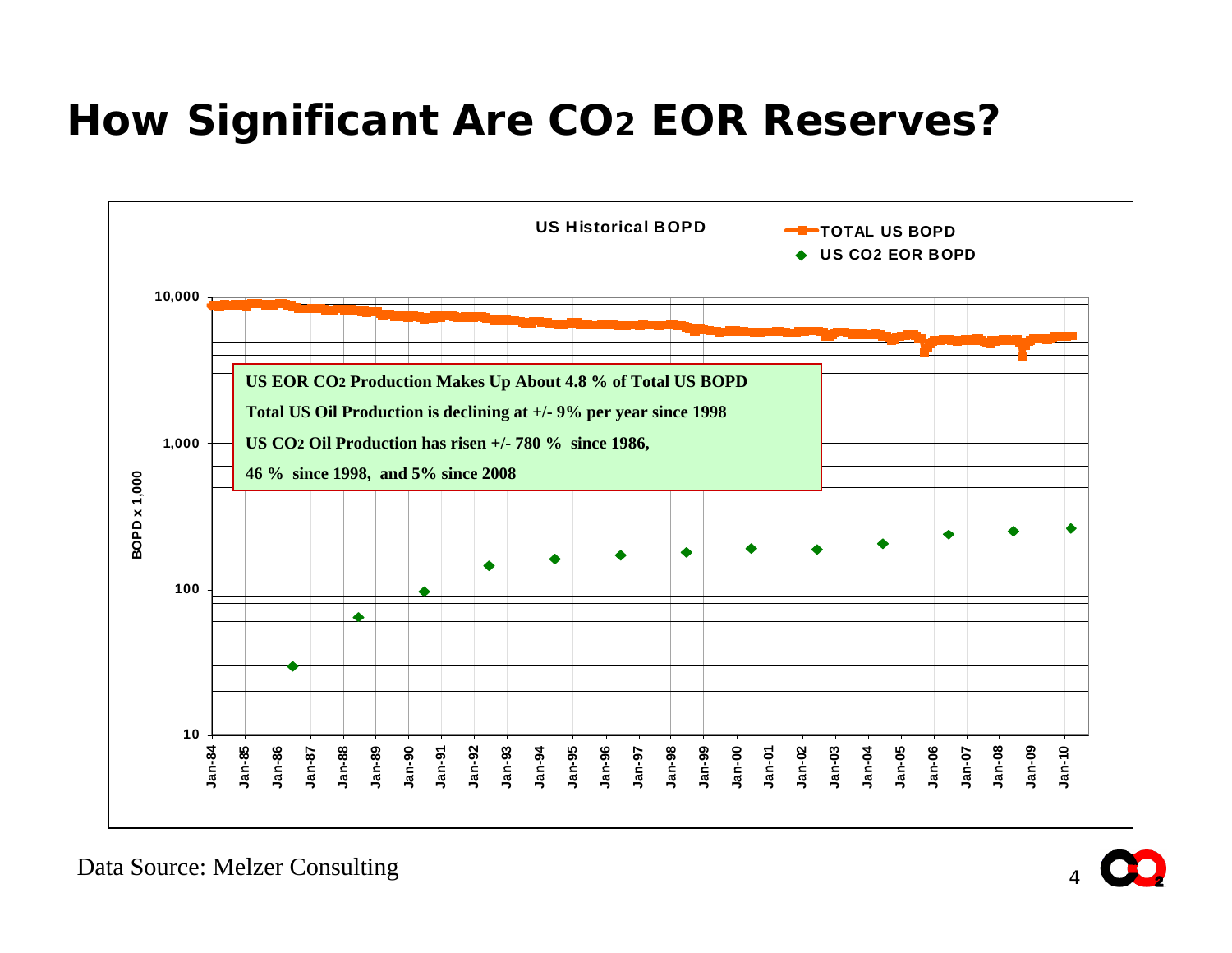$\Box$  *(iv) "Reserves which can be produced economically through application of improved recovery techniques (including, but not limited to, fluid injection) are included in the proved classification when:*

*(A) Successful testing by a pilot project in an area of the reservoir with properties no more favorable than in the reservoir as a whole, the operation of an installed program in the reservoir or an analogous reservoir, or other evidence using reliable technology establishes the reasonable certainty of the engineering analysis on which the project or program was based; and* 

*(B) The project has been approved for development by all necessary parties and entities, including governmental entities"*

**Source: Federal Register** / Vol. 74, No. 9 / Wednesday, January 14, 2009 / Rules and Regulations page 2192

Copyrighted by Ryder Scott Company

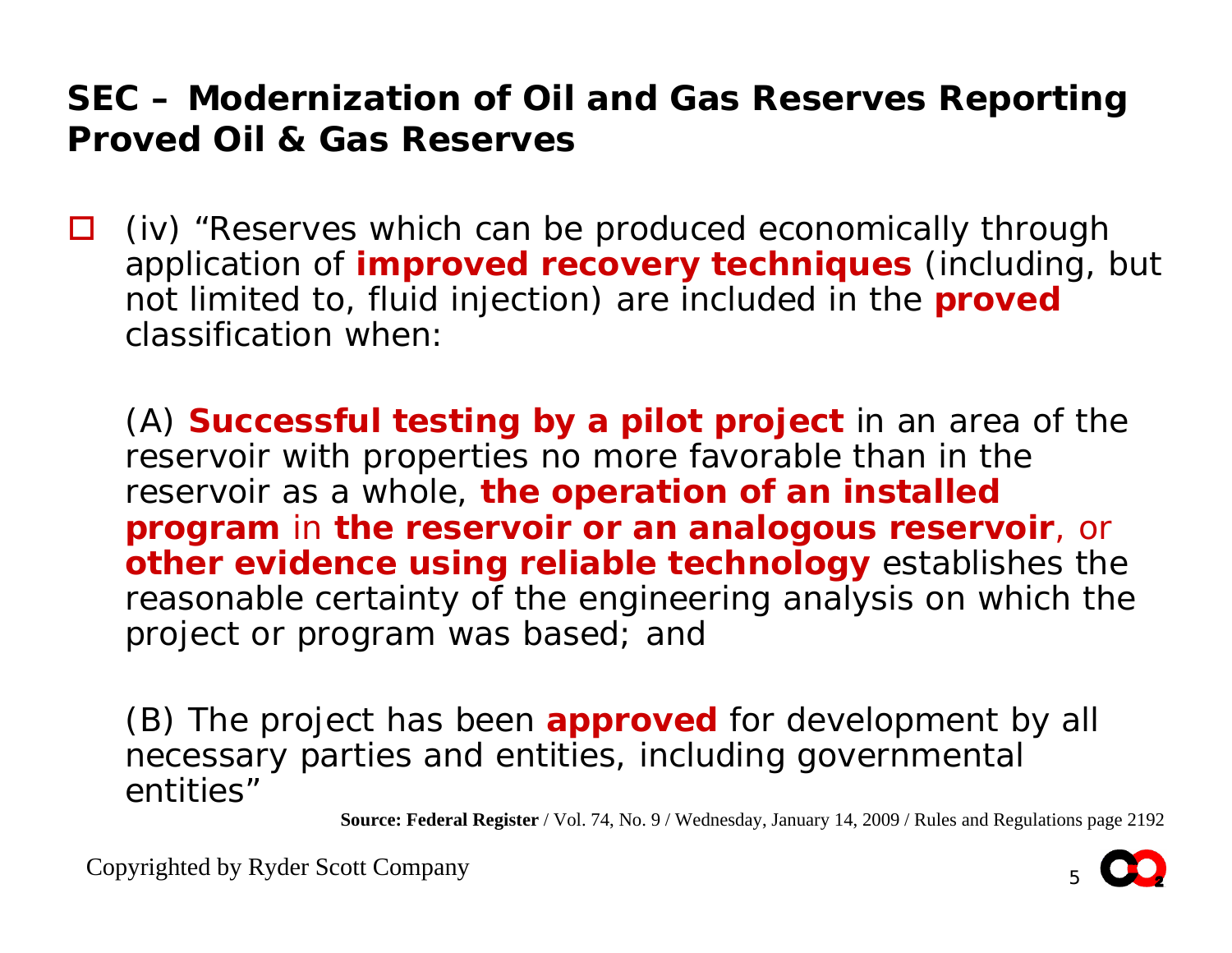*(31) "Undeveloped oil and gas reserves: (iii) Under no circumstances shall estimates for undeveloped reserves be attributable to any acreage*  for which an application of fluid injection or other *improved recovery technique is contemplated, unless such techniques have been proved effective by actual projects in the same reservoir or an analogous reservoir, as defined in paragrap<sup>h</sup> (a)(2) of this section, or by other evidence using reliable technology establishing reasonable certainty."*

**Source: Federal Register** / Vol. 74, No. 9 / Wednesday, January 14, 2009 / Rules and Regulations page 2192

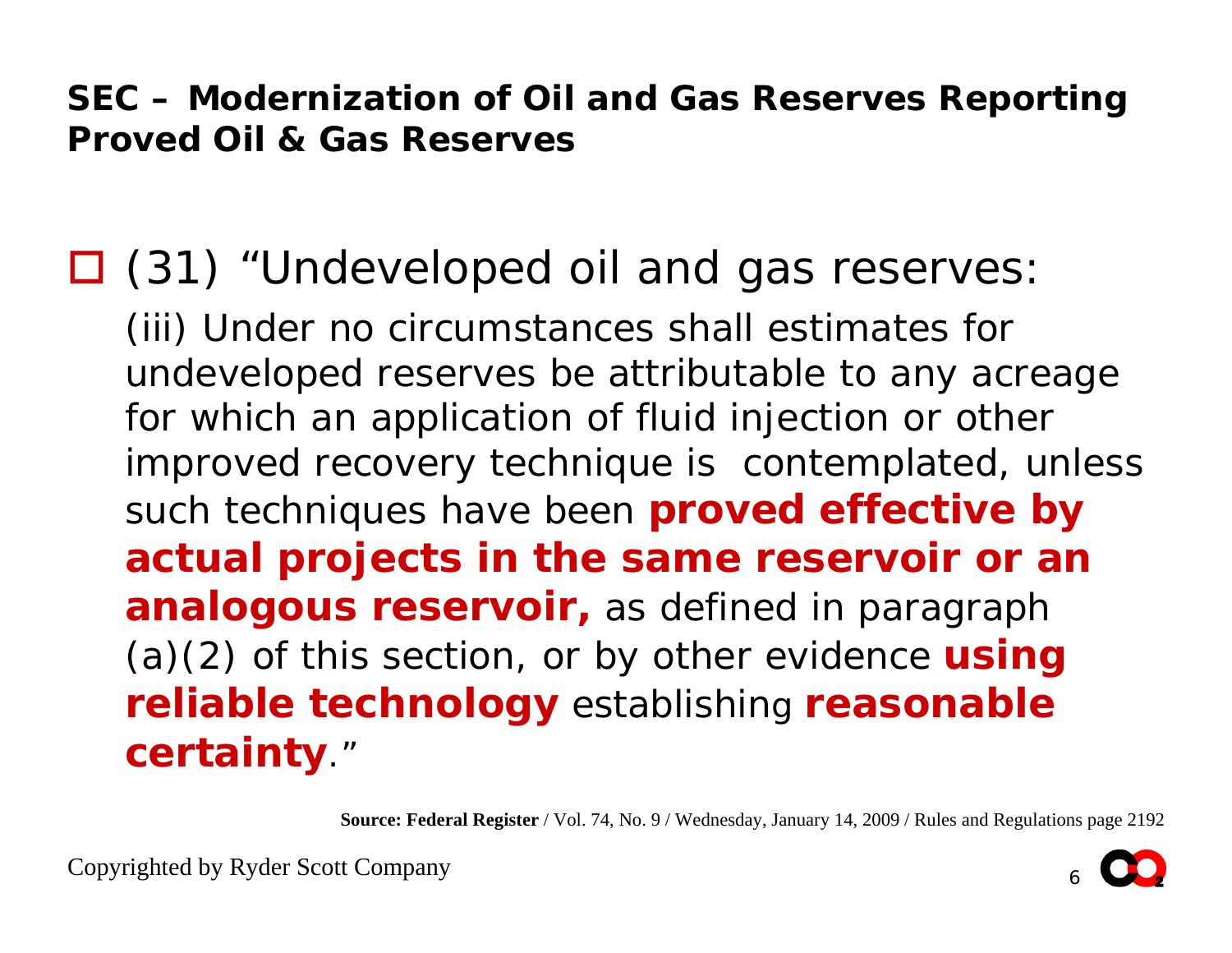**What is Reliable Technology** ?

*(25) "Reliable technology is a grouping of one or more technologies (including computational methods) that has been field tested and has been demonstrated to provide reasonably certain results with consistency and repeatability in the formation being evaluated or in an analogous formation."*

**Source: Federal Register** / Vol. 74, No. 9 / Wednesday, January 14, 2009 / Rules and Regulations page 2192



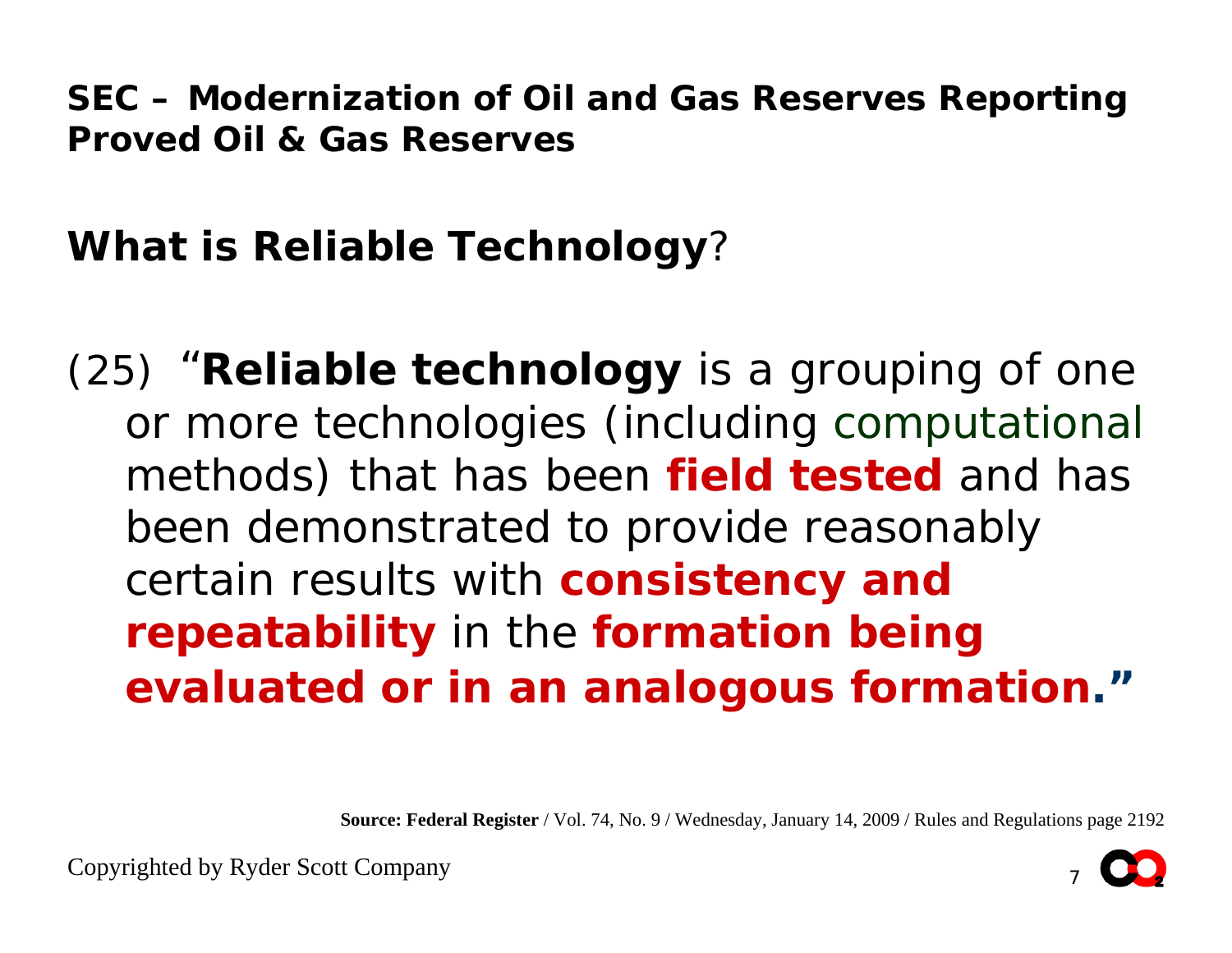## **SPE-PRMS2.3.4 IMPROVED RECOVERY**

□ Includes incremental recovery resulting from:

- Waterflooding
- Secondary Recovery
- **Tertiary Recovery**
- **Paragex Pressure Maintenance**

**□ May be Proved, Probable, or Possible Reserves** or Contingent Resources. **Depending upon the available data and level of reasonable certainty.**

**Source: SPE-PRMS**



Copyrighted by Ryder Scott Company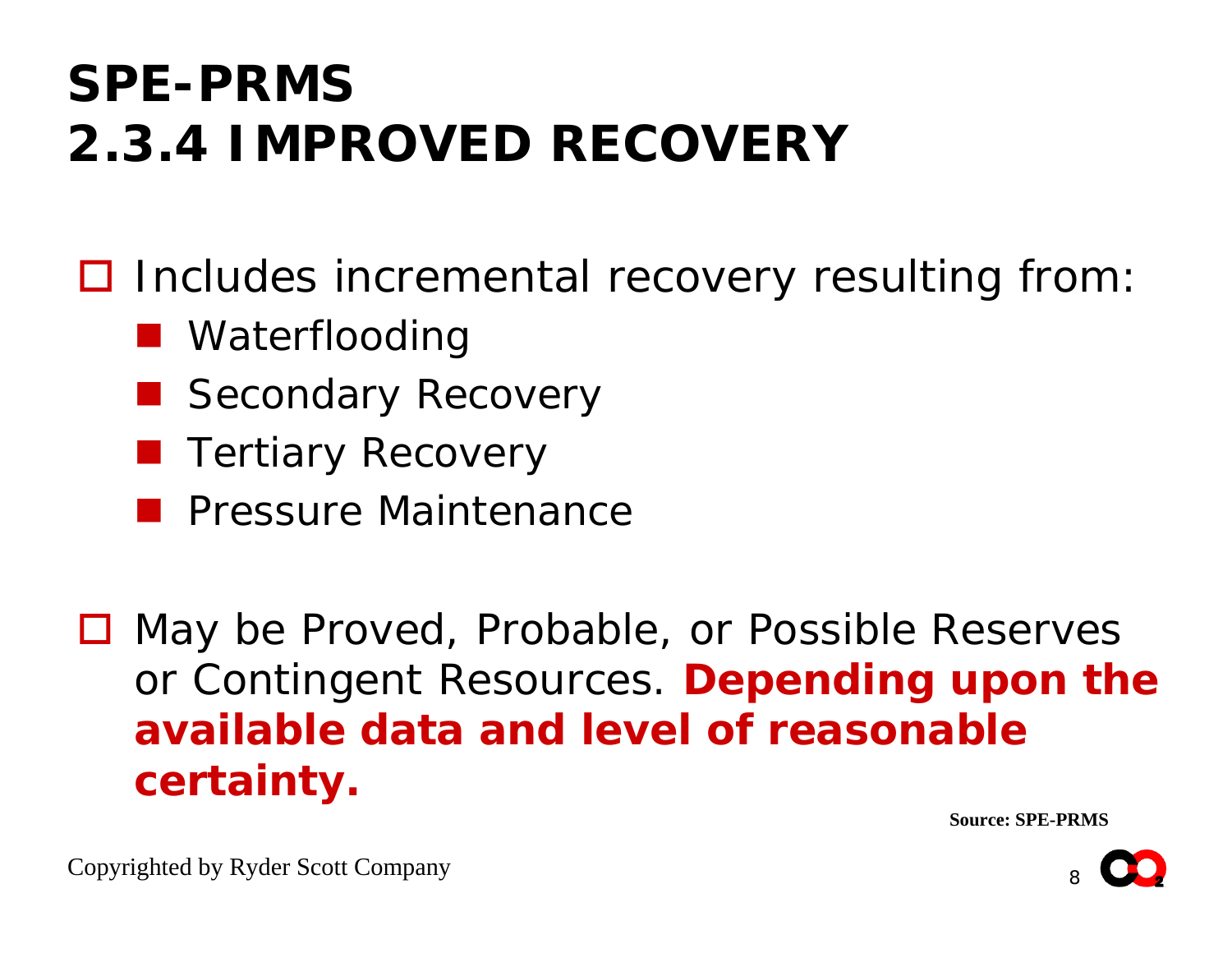### **SPE-PRMS 4.0 Estimation of Recoverable Quantities**

### **Acceptable Analytical Procedures**

- □ Performance Based Methods
	- **Production Decline Analysis**
	- Material Balance
	- **Simulation Modeling**
- Analogy
- Volumetric Estimates

**Source: SPE-PRMS**

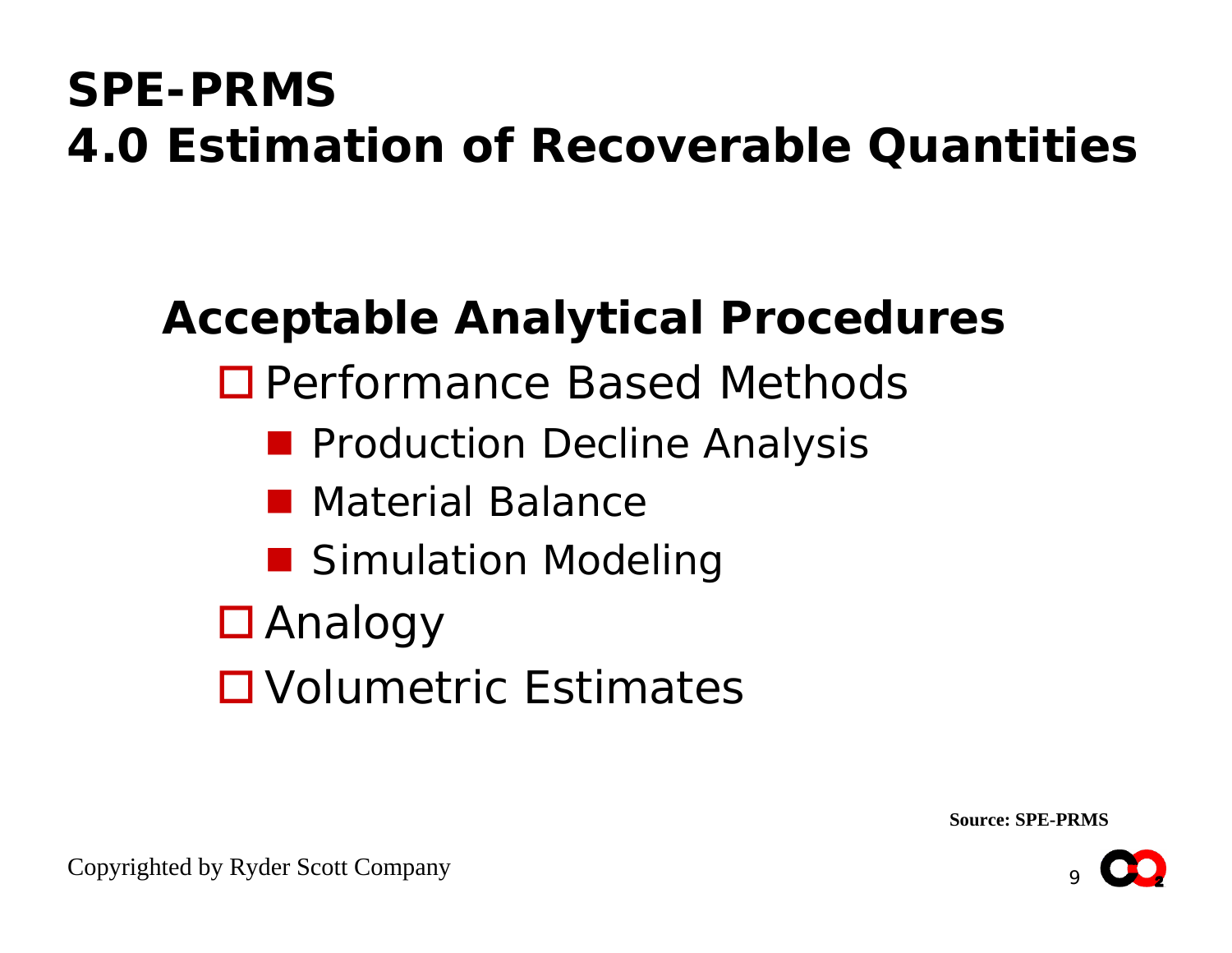#### **Various Performance Techniques (DCA) to Estimate Oil EUR for each** *Definitive* **trend**

- □ Log of oil rate vs. time (semi-log plot)
	- Most often takes a hyperbolic shape
- □ Oil rate vs. cumulative oil (co-ordinate plot)
- $\Box$ Log % oil cut vs. cumulative oil
- $\Box$ Log % water cut vs cumulative oil
- □ Log WOR vs. cumulative oil
- **□** Summation of individual well or injection pattern plots generally provide a more repeatable estimate than a field level (group) plot, unless the field is in a static (no change) mode of operation.
	- Meaning no change in which wells are active, same project phase, no mechanical changes, no injection changes, no zone changes, no new infill wells, no wells shut in to limit water production……

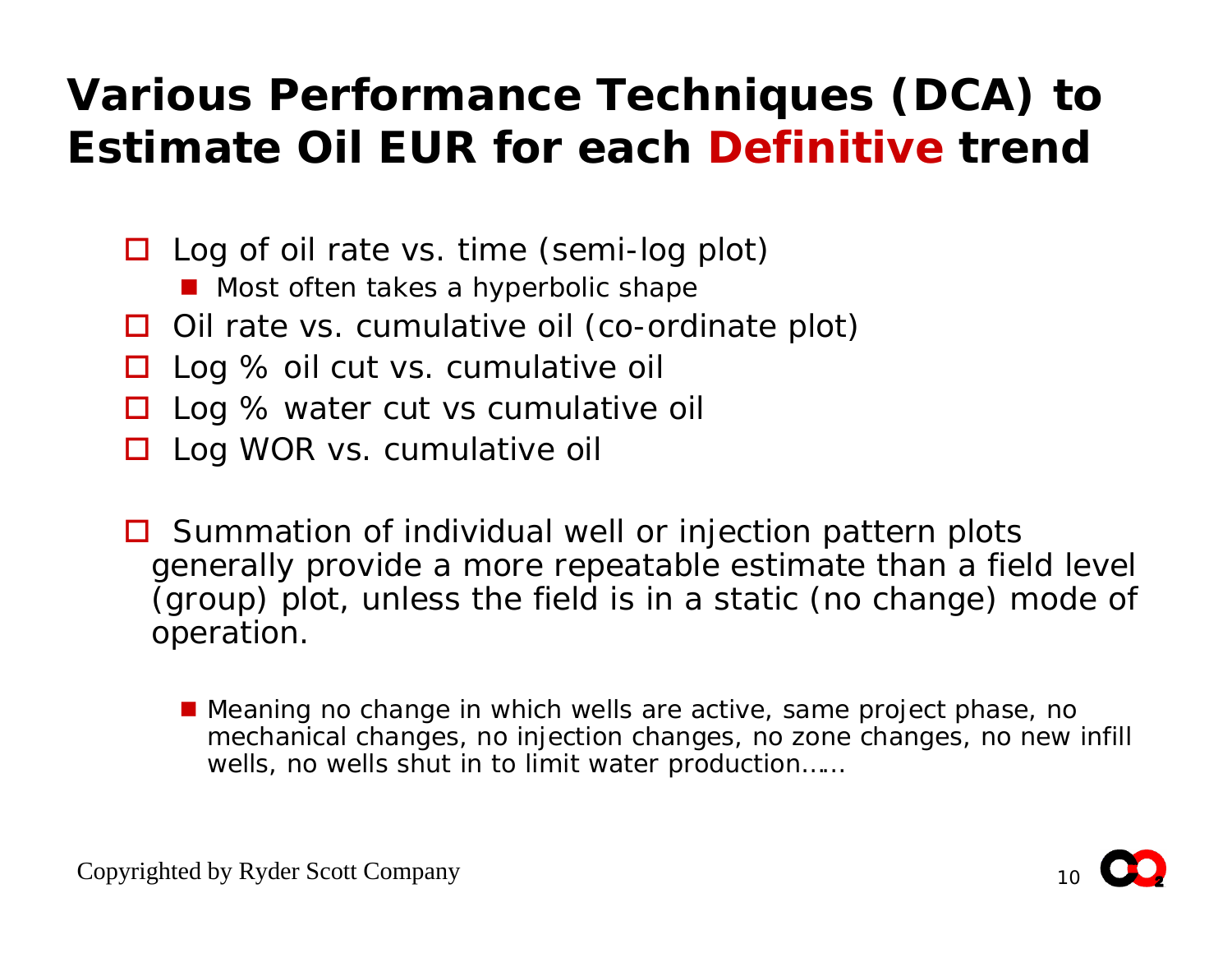## **In a Mature Reservoir, You may Observe 4 distinct trends**

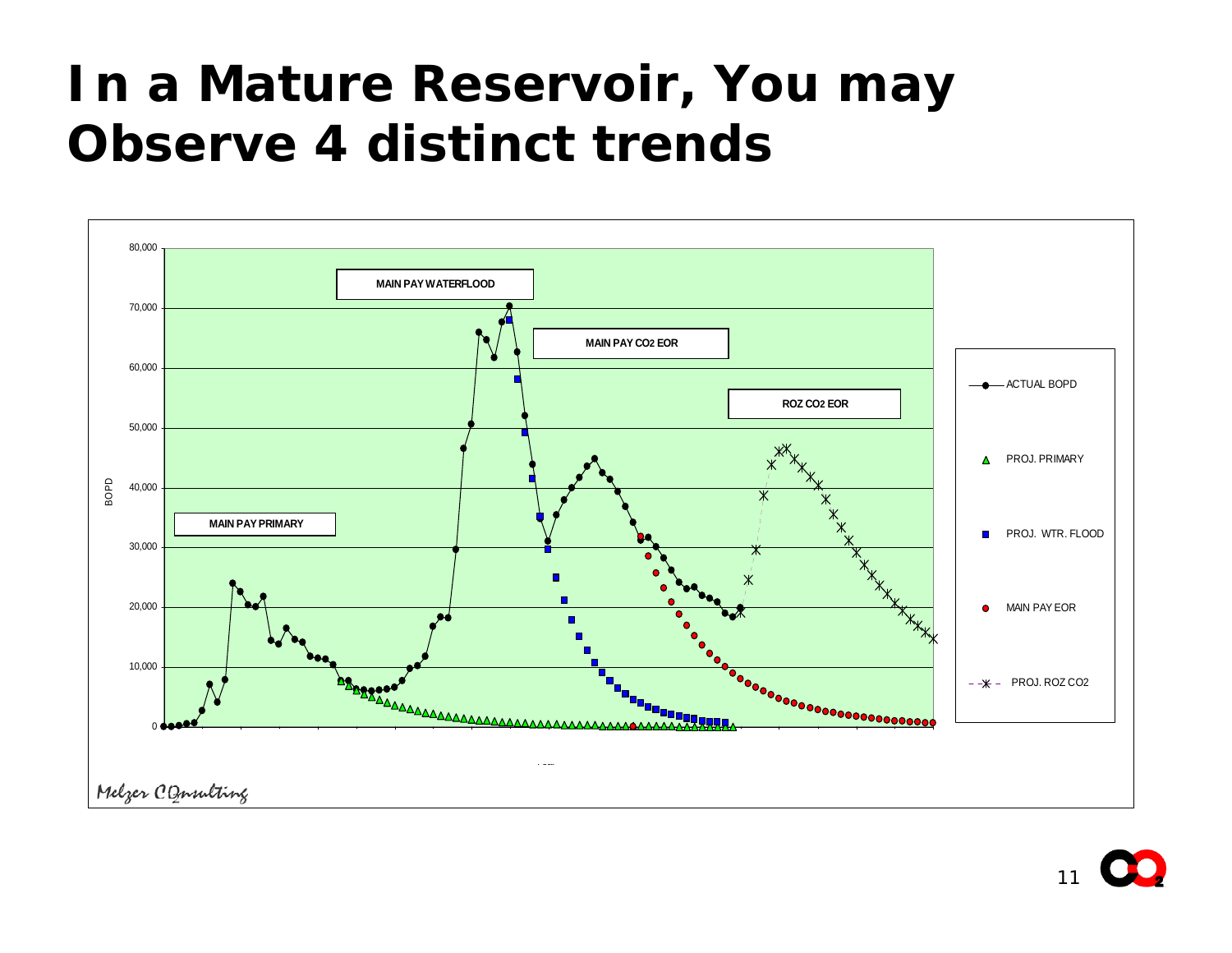## **In a Mature Reservoir, You may Observe 4 distinct trends**

By subtracting the projected EUR of one phase from the total EUR of next phase you can estimate :

- **Primary Recovery**
- **Secondary Recovery**
- **Tertiary Recovery in the Main Pay**
- Tertiary Recovery from the ROZ with CO 2 Project

Well by well performance estimates are hard to beat if you have a definitive trend for a given phase.



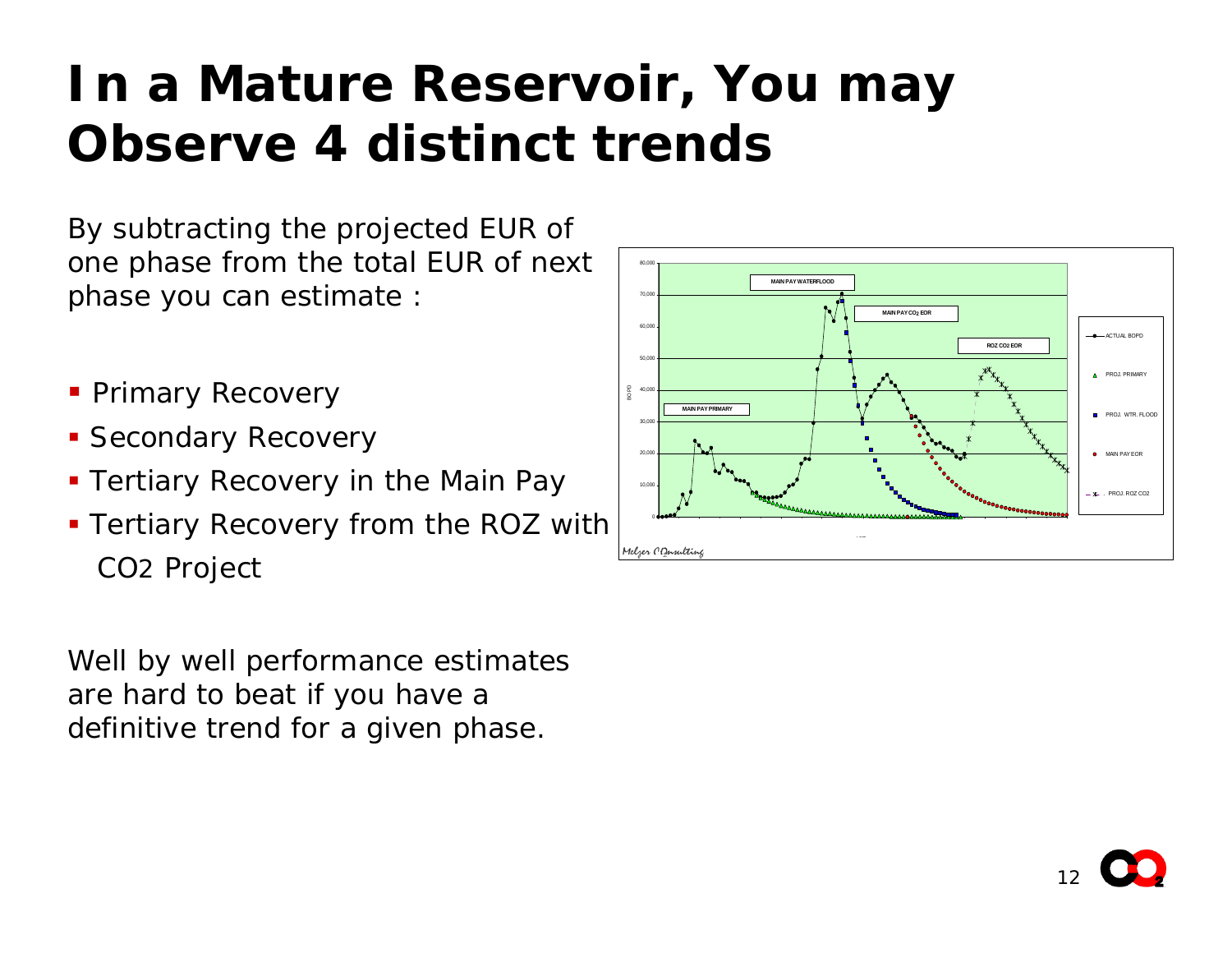### **Unfortunately, Definitive Performance Trends May Not Be Available Because:**

- $\square$  The project is too immature to have established a definitive trend for the current or planned development phase.
- □ The project is still undeveloped due to either:
	- The amount of unspent capital remaining or,
	- No favorable response from the producing wells for a new waterflood, CO 2 project, or development of the ROZ.
- □ In these cases Analogy is often the most appropriate method of analysis

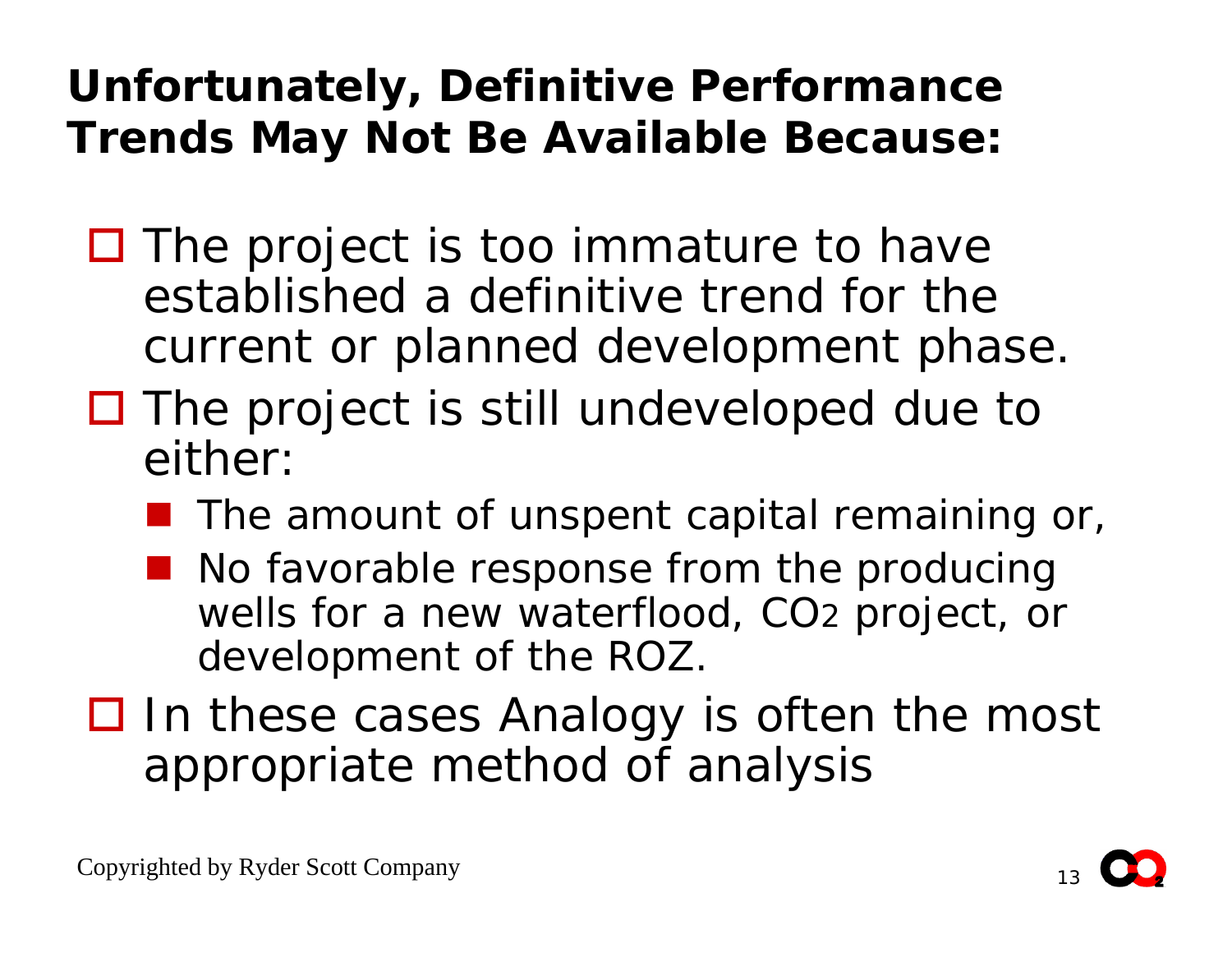#### *"Analogous reservoirs, as used in*

*resources assessments, have similar rock and fluid properties, reservoir conditions (depth, temperature, and pressure) and drive mechanisms, but are typically at a more advanced stage of development than the reservoir of interest and thus may provide concepts to assist in the interpretation of more limited data and estimation of recovery."*

**Source: Federal Register** / Vol. 74, No. 9 / Wednesday, January 14, 2009 / Rules and Regulations page 2190

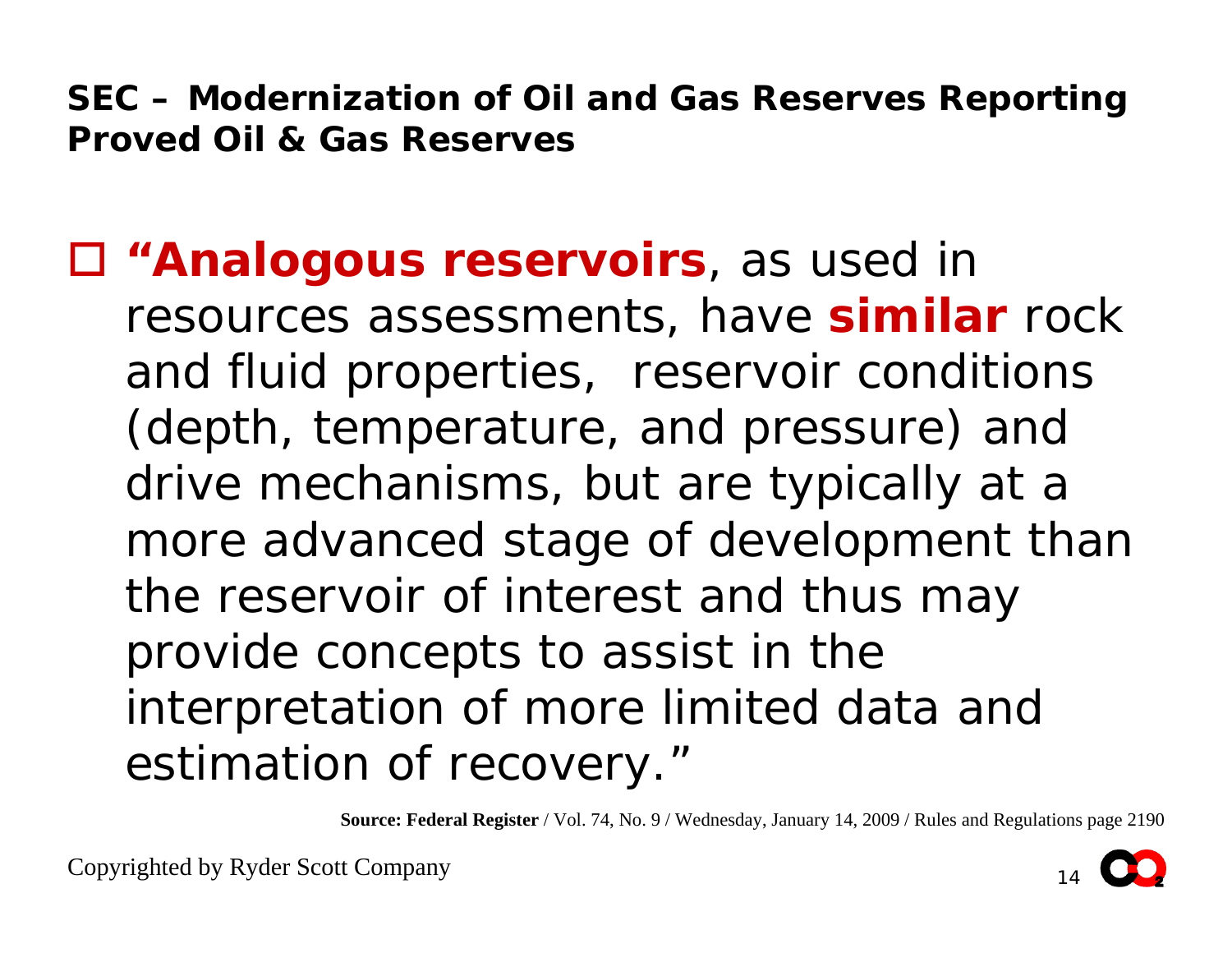- *"When used to support proved reserves, an analogous reservoir refers to a reservoir that shares the following characteristics with the reservoir of interest:*
	- *(i) Same geological formation (but not necessarily in pressure communication with the reservoir of interest);*
	- *(ii) Same environment of deposition;*
	- *(iii) Similar geological structure; and*
	- *(iv) Same drive mechanism."*
- *Instruction to paragraph (a)(2): Reservoir properties must, in the aggregate, be no more*  favorable in the analog than in the reservoir of *interest.*

**Source: Federal Register** / Vol. 74, No. 9 / Wednesday, January 14, 2009 / Rules and Regulations page 2190

Copyrighted by Ryder Scott Company

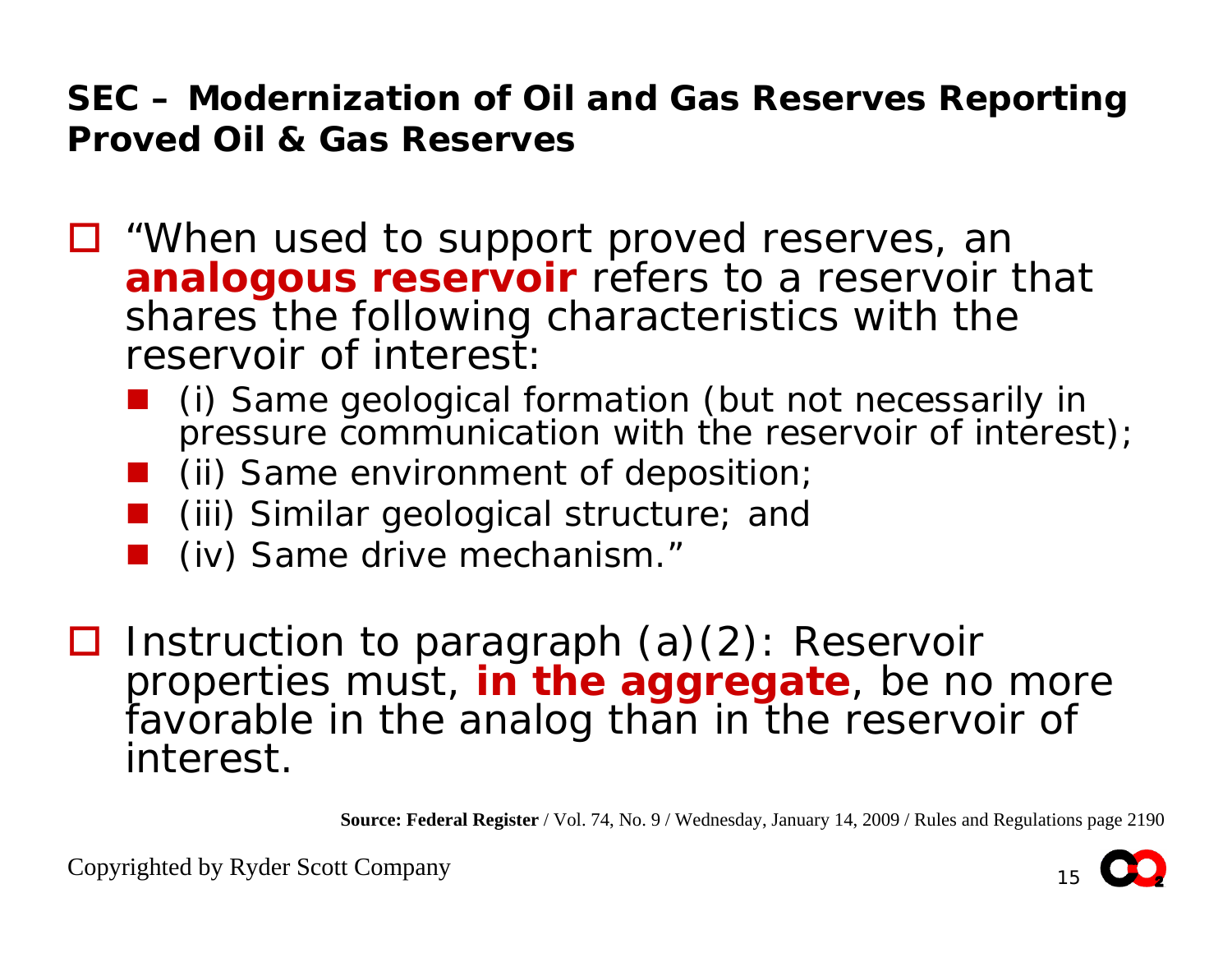### **SPE-PRMS 4.1.1 Analogs**

- *Analogs are widely used in resources estimation, particularly in the exploration and early development stages, when direct measurement information is limited.*
- *The methodology is based on the assumption that the analogous reservoir is comparable to the subject reservoir regarding reservoir and fluid properties that control ultimate recovery of petroleum.*
	- *By selecting appropriate analogs, where performance data based on comparable development plans (including well type, well spacing and stimulation) are available, a similar production profile may be forecast.*

**Source: SPE-PRMS**

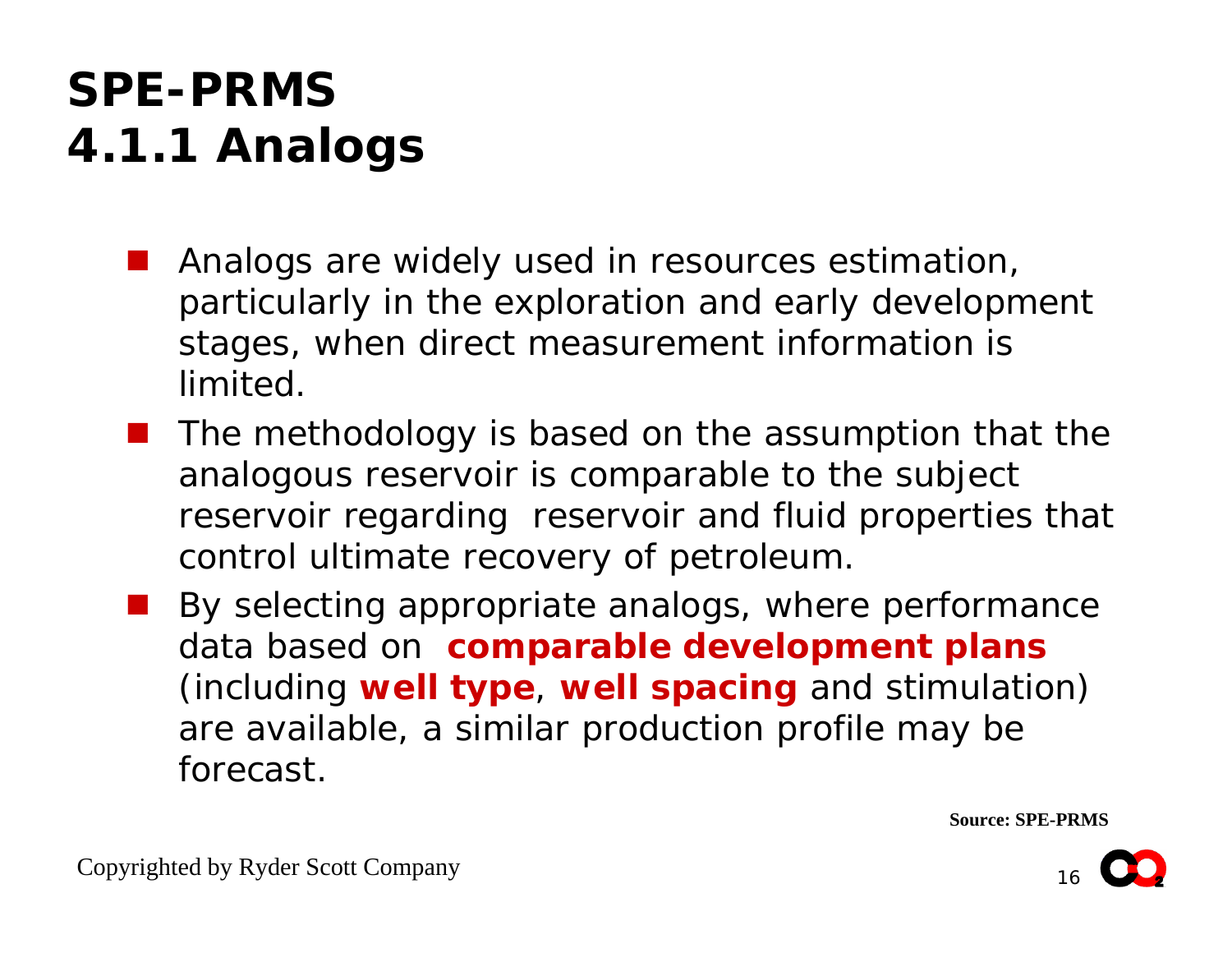### **From a Practical Viewpoint, What Should We Consider to Justify an Analogy?**

Critical parameters for comprehensive review

| <b>Geoscience</b>          | <b>Engineering</b>        | <b>Operational</b>         |
|----------------------------|---------------------------|----------------------------|
| Structural configuration   | Pressure and temperature  | Well spacing               |
| Lithology and stratigraphy | <b>Fluid properties</b>   | Artificial lift methods    |
| Principal heterogeneities  | Recovery mechanism        | Pattern type and spacing   |
| Reservoir continuity       | <b>Fluid mobilities</b>   | Injector to producer ratio |
| Average net thickness      | Fluid distribution        | Annual injection volumes   |
| <b>Water saturation</b>    | <b>Reservoir maturity</b> | Fluid handling capacity    |
| Permeability               | Well productivity         | Stimulation design         |
| Porosity                   | <b>EOR</b> specifications | Areal proximity            |
| Areal proximity            | Areal proximity           |                            |

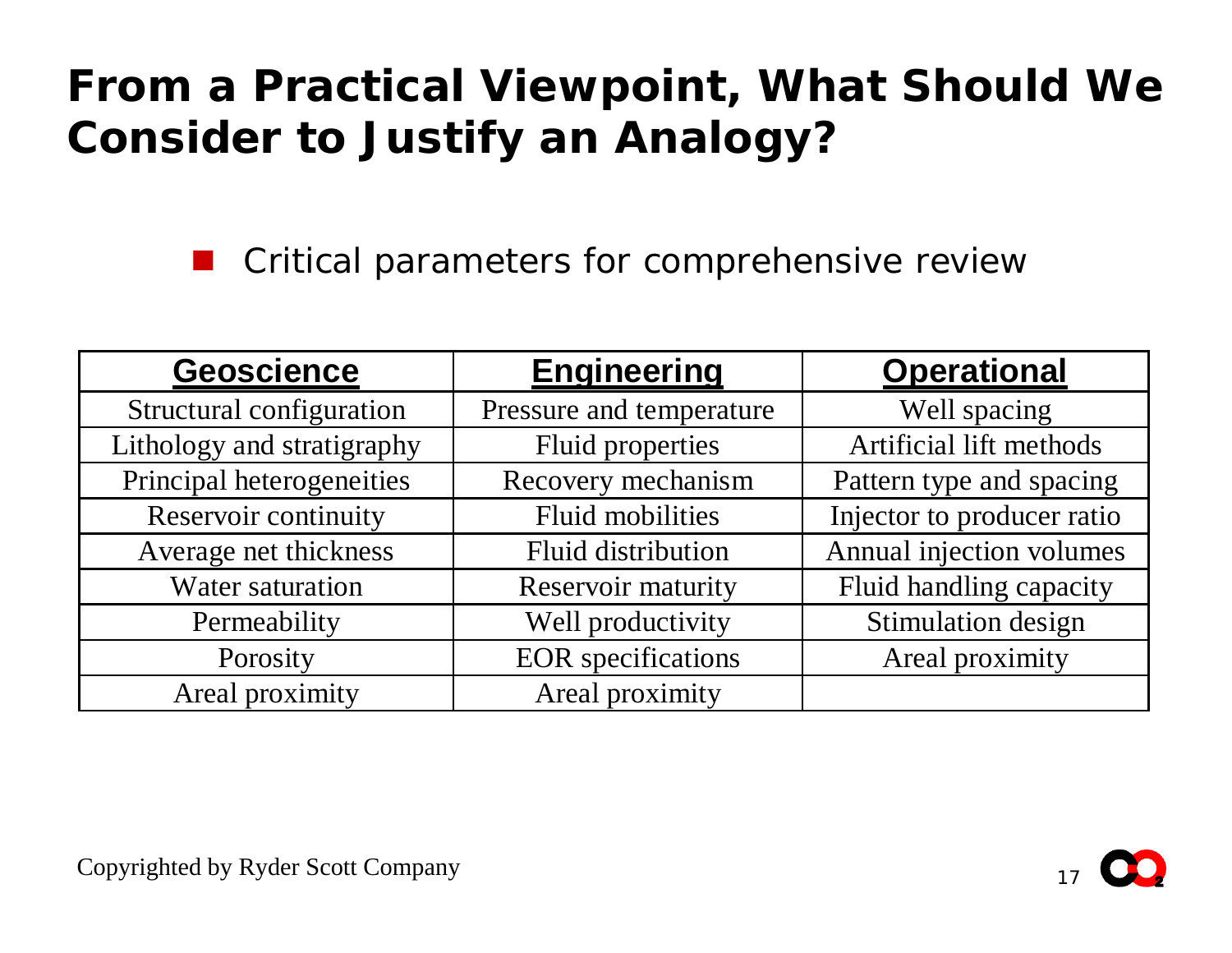# **The Main Oil Pay & The ROZ**



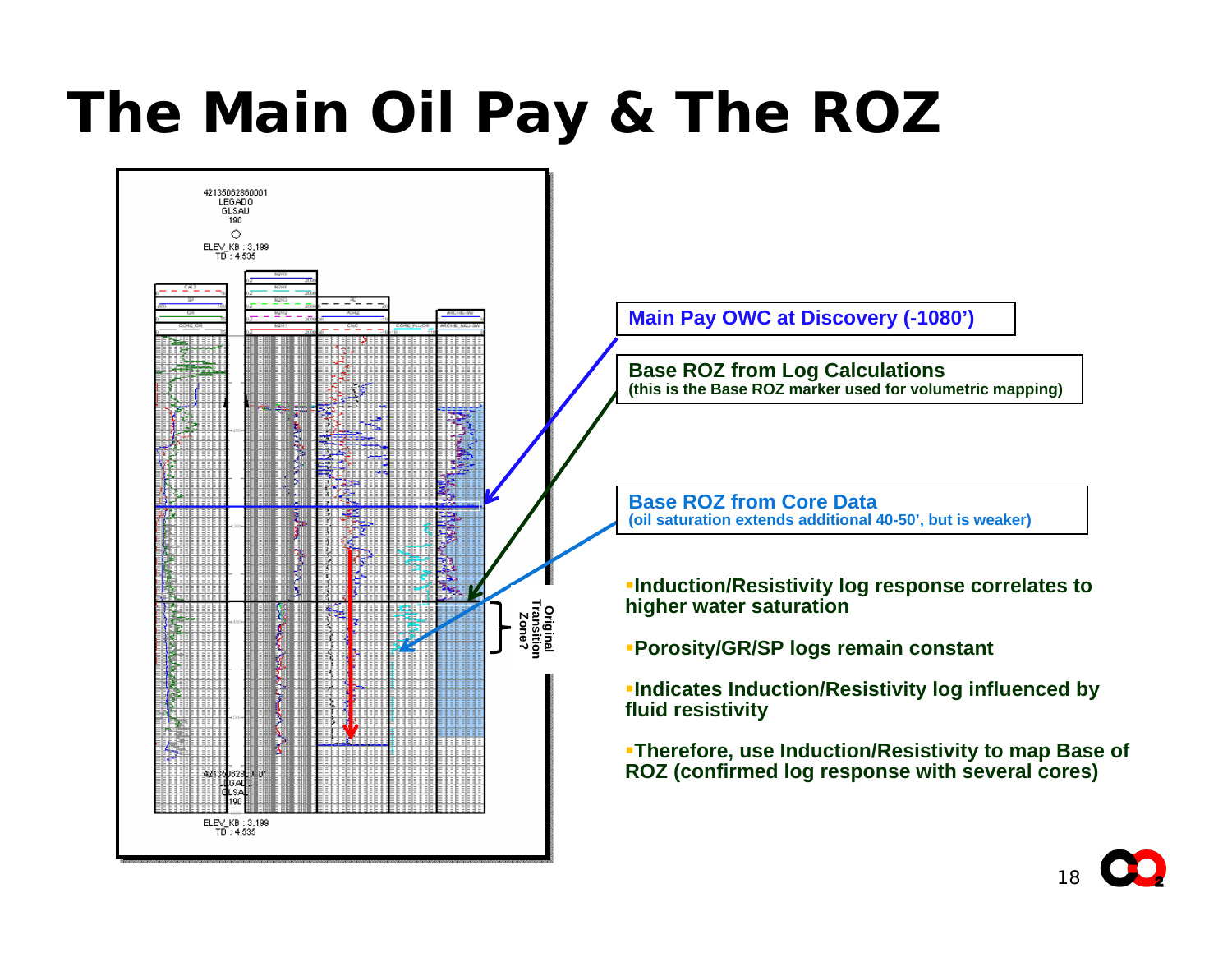### **Can the Main Pay Zone and the ROZ be considered as Analogies For CO2 Reserves?**

### **Main Pay**

- $\blacksquare$  K = 9 md average
- Initial  $So = 84\%$
- **Development Timeline** 
	- **D** Primary Production
	- $\Box$  Water Injection (So after water = 35%)
	- □ CO<sub>2</sub> Injection
- **ROZ**
	- $\blacksquare$  K = 12 md average
	- Initial  $So = 32\%$
	- Development Timeline
		- $\Box$  Planned CO<sub>2</sub> Injection no water injection no pilot
- Are Other Parameters close enough to be considered analogous?

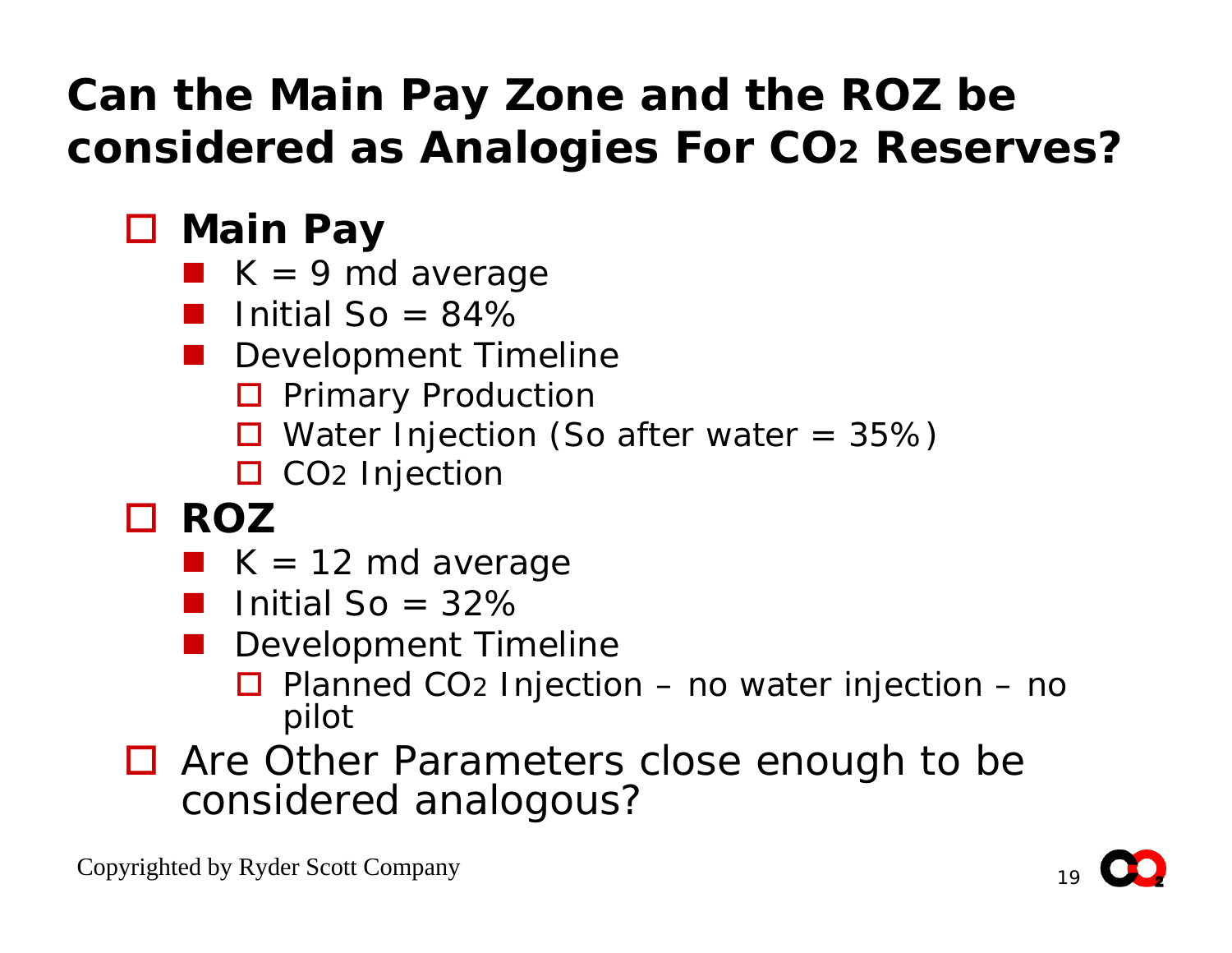#### **Full Core Taken After Waterflood in the Main Pay Zone Shows Sor Similar to ROZ So**

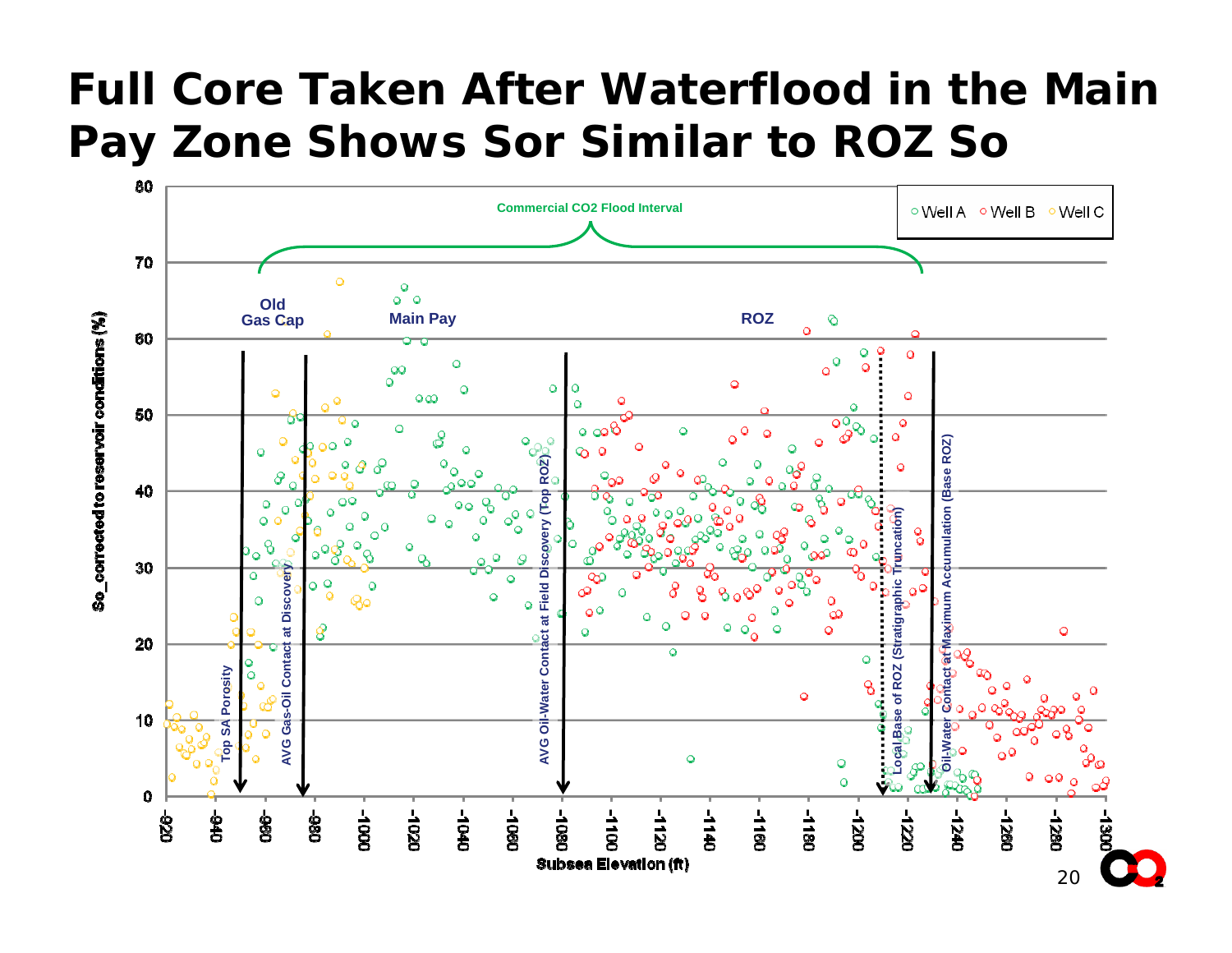### **Can the Main Pay Zone and the ROZ be considered as Analogies For CO 2 Reserves?**

## □ Main Pay

- $\Box$  After Water Injection So = 35%
- □ CO<sub>2</sub> Injection was a success, recovering an additional 16% of the OOIP
- □ ROZ
	- Higher k
	- **Initial So** =  $32\%$
- **□** Is the So similarity prior to CO<sub>2</sub> injection enough to book proved reserves from the ROZ?

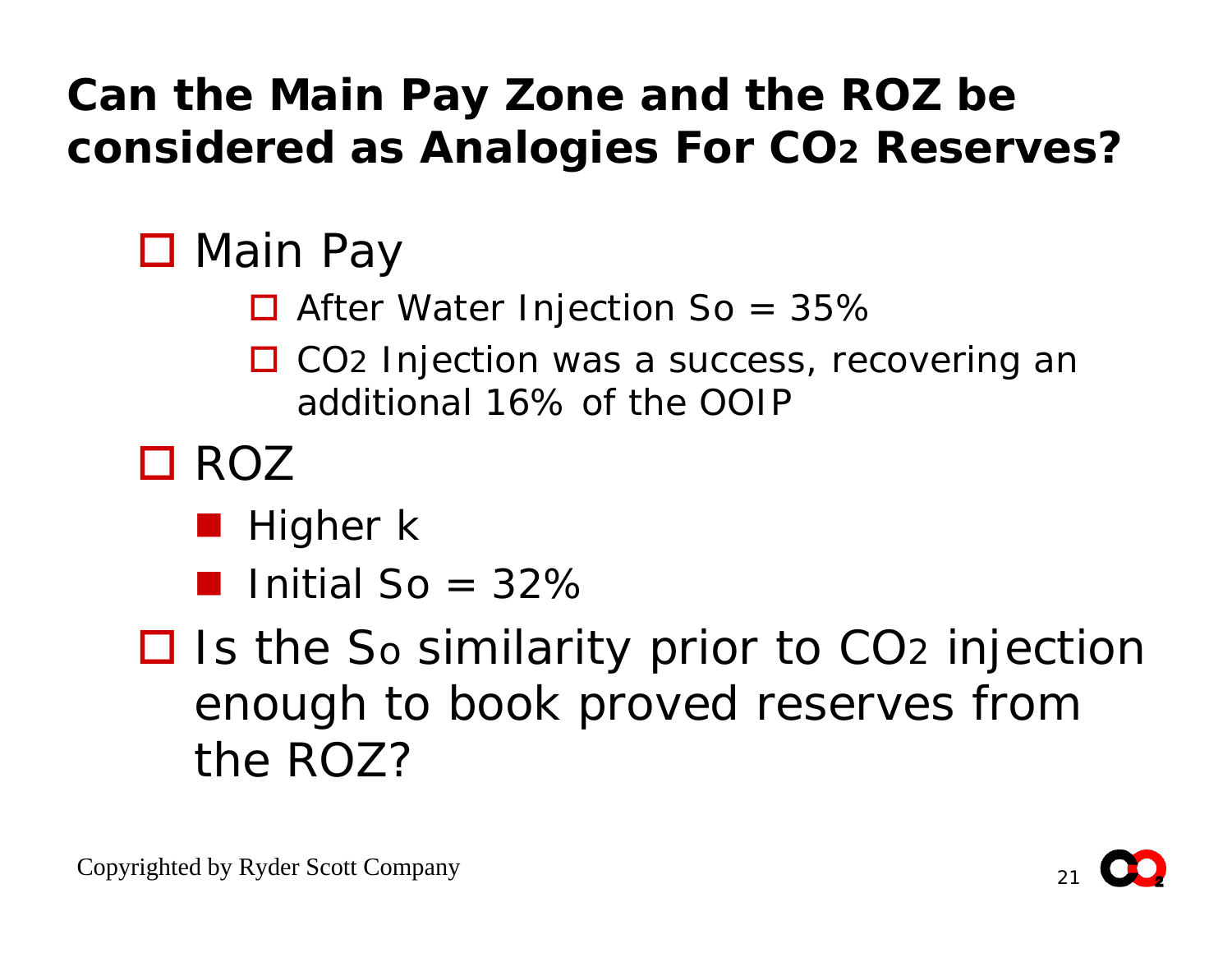### **Can the Main Pay Zone and the ROZ be considered as Analogies For CO 2 Reserves?**

- Ш In this case, you need to ask additional questions…
- $\Box$  The Main Pay Zone was water flooded but the ROZ was not.
- □ You would need a commercially successful pilot in this ROZ or another field in which an analogous ROZ has produced commercially after CO 2 injection, without a water flood.
- □ Is the field in question more heterogeneous?



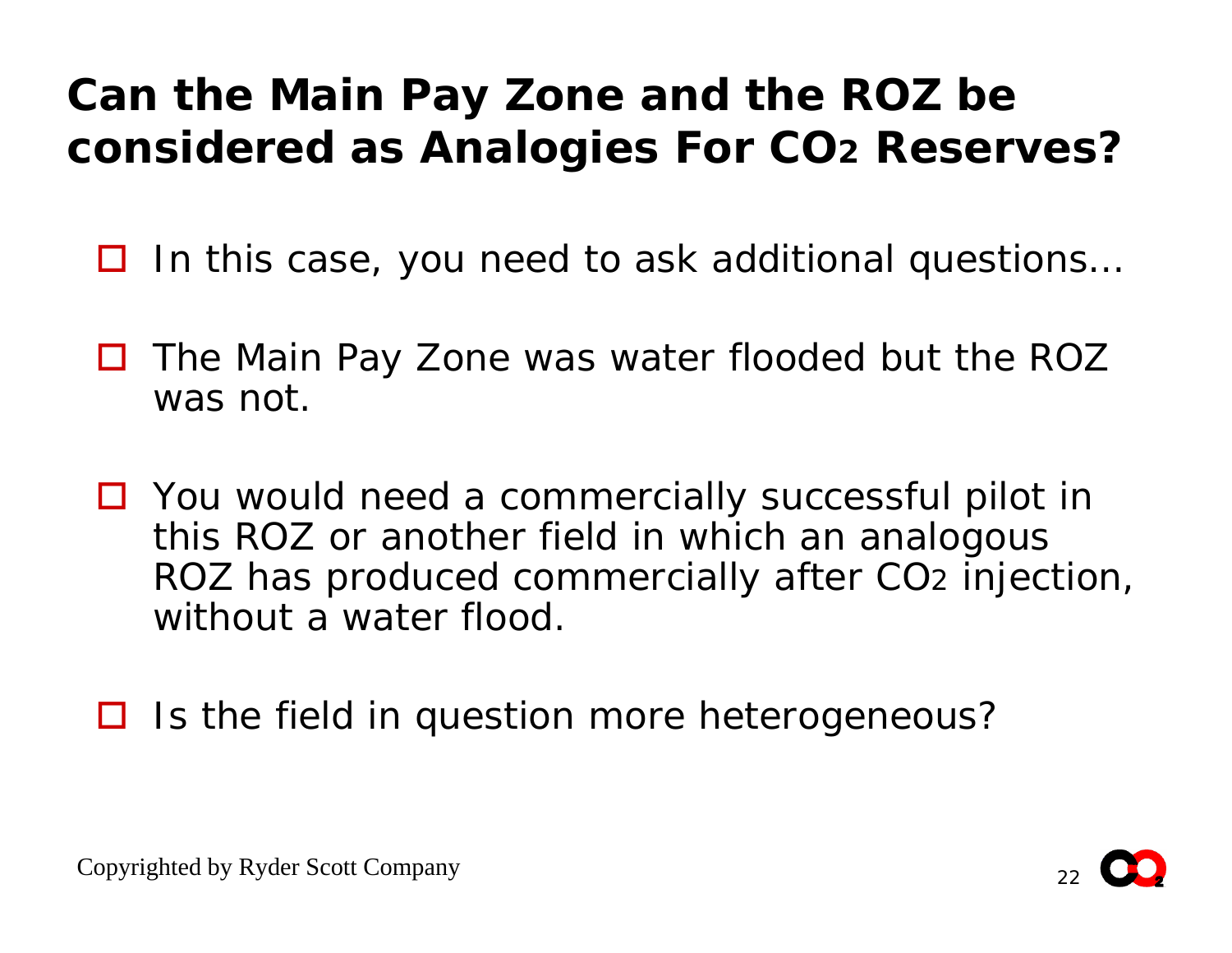## **Let's Look At Hess's Phase I Pilot in the Seminole San Andres Unit ROZ**



Courtesy of Scott Biagiotti, Hess Corporation – SPE Gulf Coast Permian Study Group – May 2010

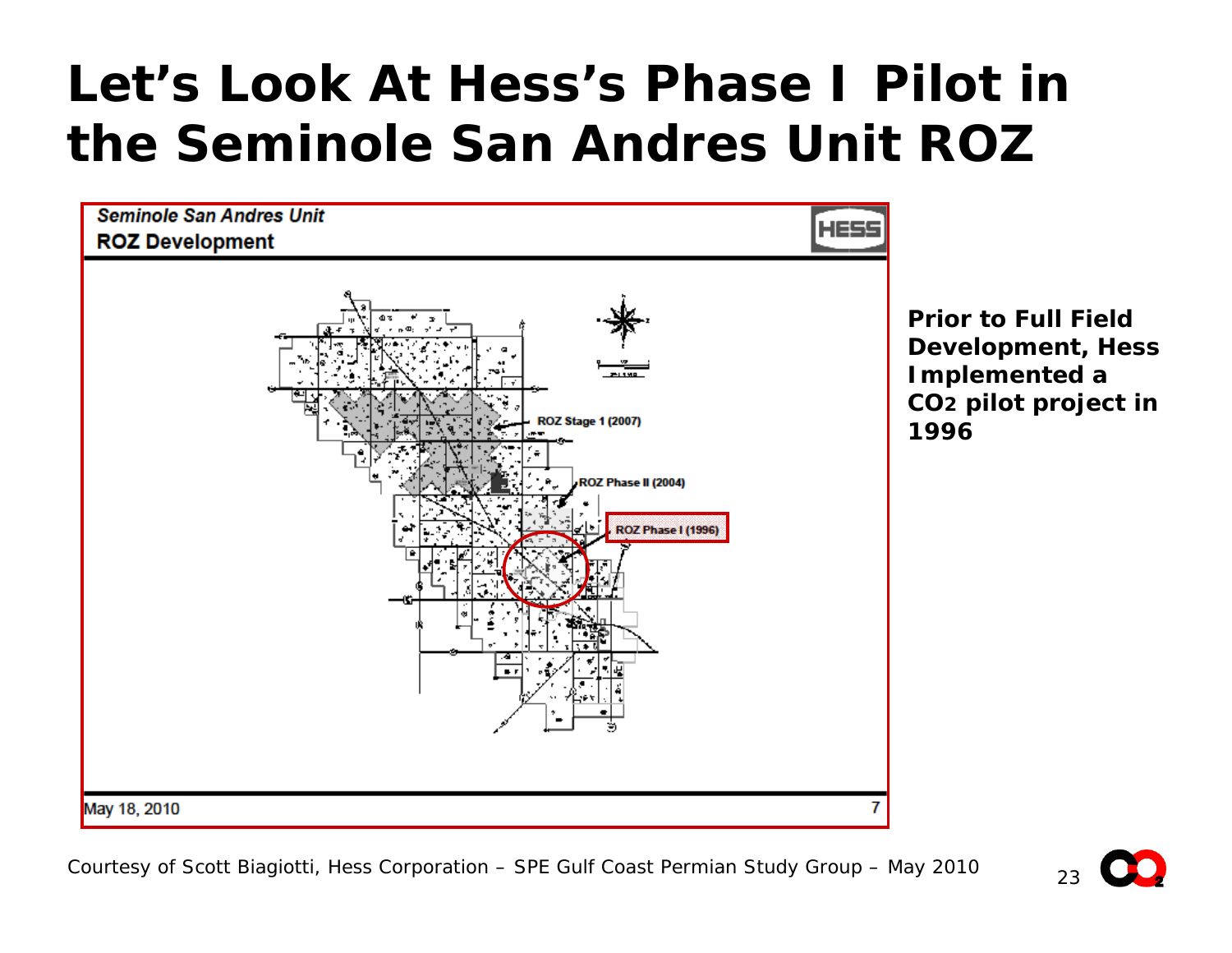## **Let's Look At Hess's Phase I Pilot in the Seminole San Andres Unit ROZ**



**The ROZ pilot consisted of 4 - 80 acre patterns, with modified line drive CO2 injection**

**4 wells were used to inject CO 2 into the MPZ and ROZ**

**The MPZ and ROZ produced from 16 wells**

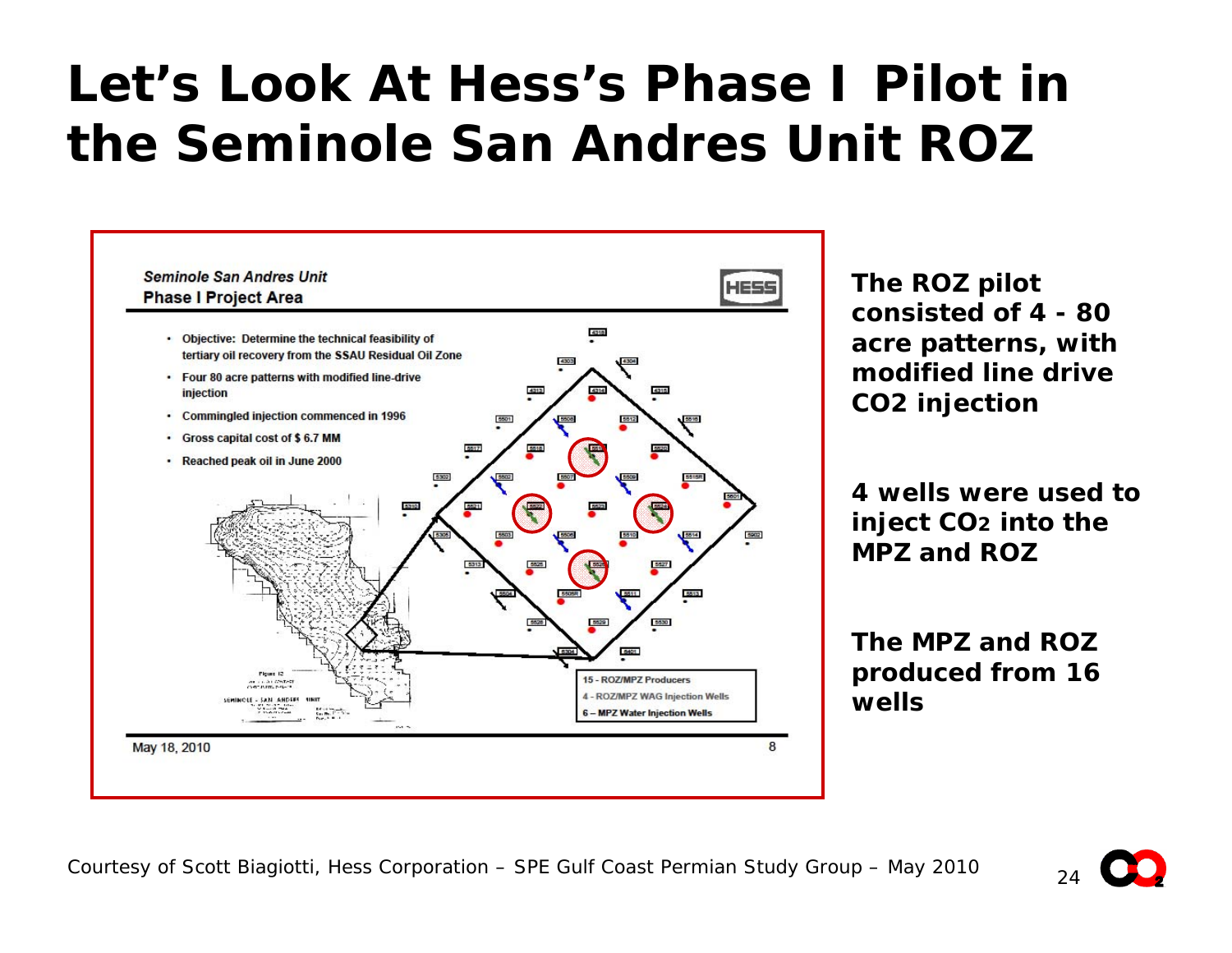## **The Pilot Confirmed A Successful and Commercial CO2 Flood of the ROZ**



Courtesy of Scott Biagiotti, Hess Corporation – SPE Gulf Coast Permian Study Group – May 2010

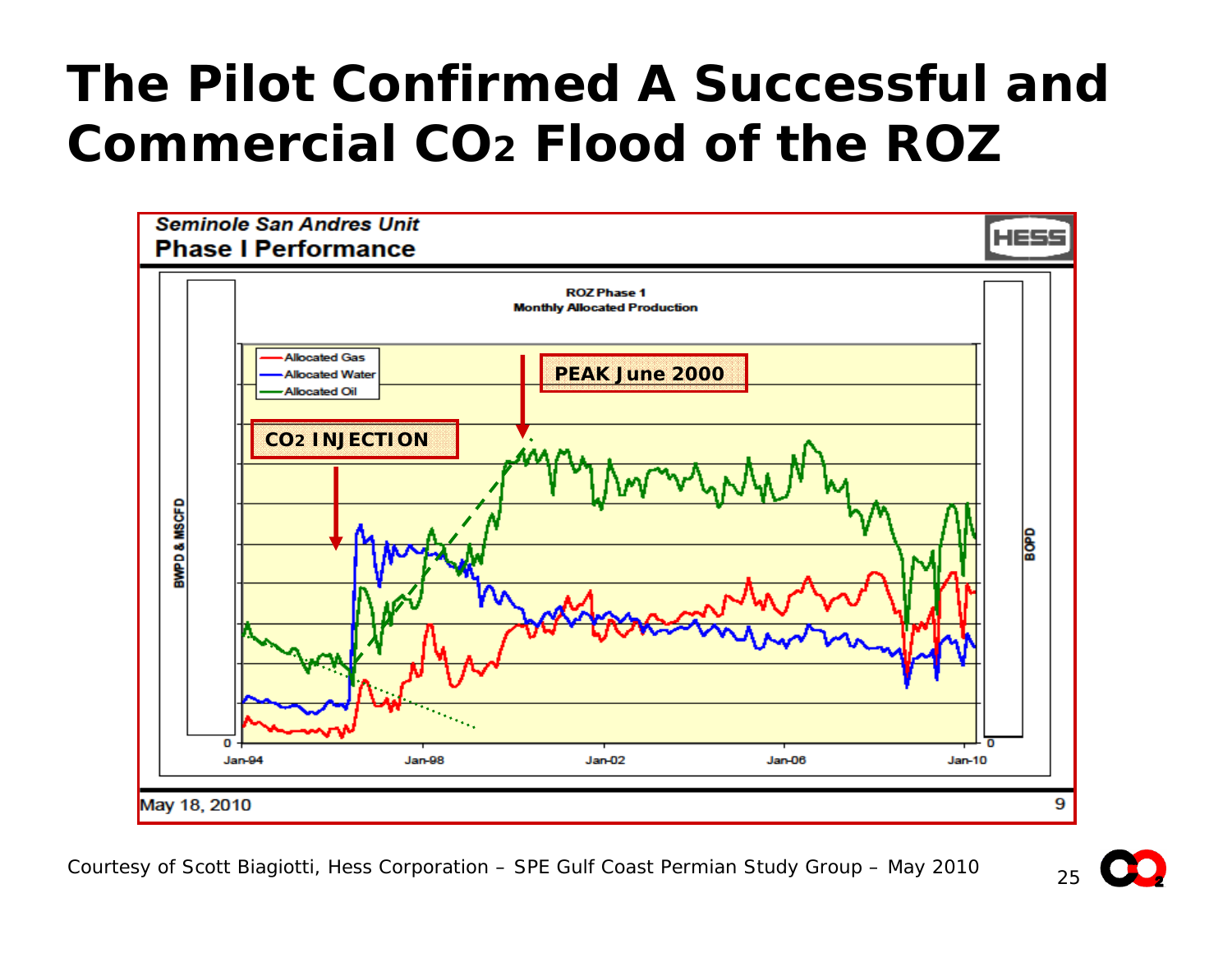# **What is a successful test or pilot?**

- F. No definitive guidance set forth by SEC, but, **historically**,
- $\overline{\phantom{a}}$  SEC has required **production response** or a **successful commercial analogy with a production response**
- a sa n PRMS requires "favorable" response
	- $\Box$ May be BHP response
	- □ May be change in GOR
	- May be confirmation of pre-injection simulation model
- $\overline{\phantom{a}}$  The SEC **may** be open to a combination of "favorable" responses similar to the PRMS, but this is an opinion, document your work and conclusions to present a "compelling case"
- **The Co**  The Seminole San Andres Phase I ROZ pilot clearly demonstrated the favorable production response

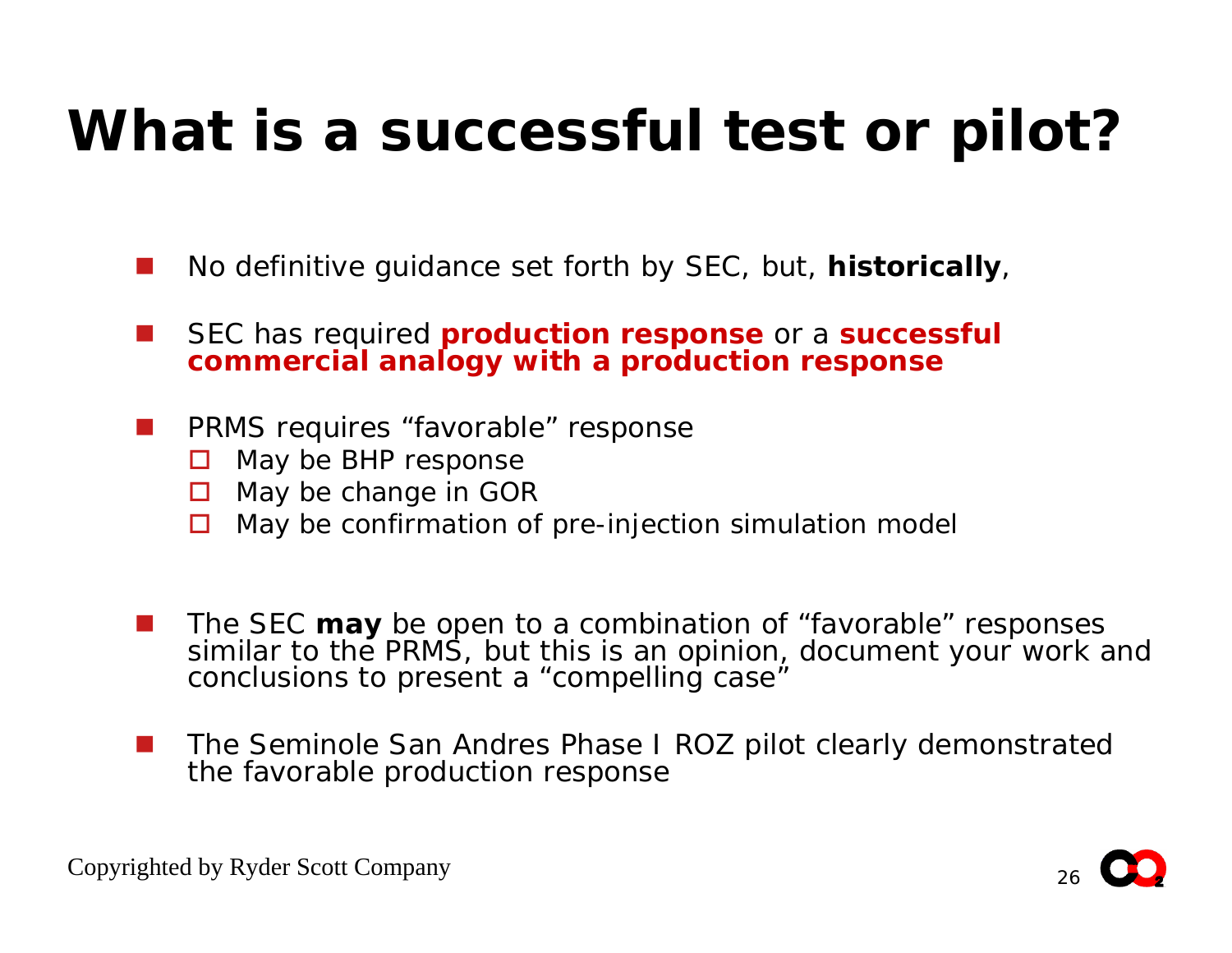### **Items Necessary For a Compliant and Strong Proved Reserves Case**

- □ Good estimate of OOIP for both the analogous reservoir and the reservoir being studied.
- □ OOIP For CO2 Flood Area
- $\Box$ Initial Oil Formation Volume Factor – Boi
- □ Current Oil Formation Volume Factor Bo
- $\Box$  Current Reservoir Temperature and Pressure (º F and psia)
- $\Box$  CO<sub>2</sub> Formation Volume Factor Bco<sub>2</sub>
- $\Box$ Initial and Residual Oil Saturation - So
- $\Box$ Historical production and injection rates

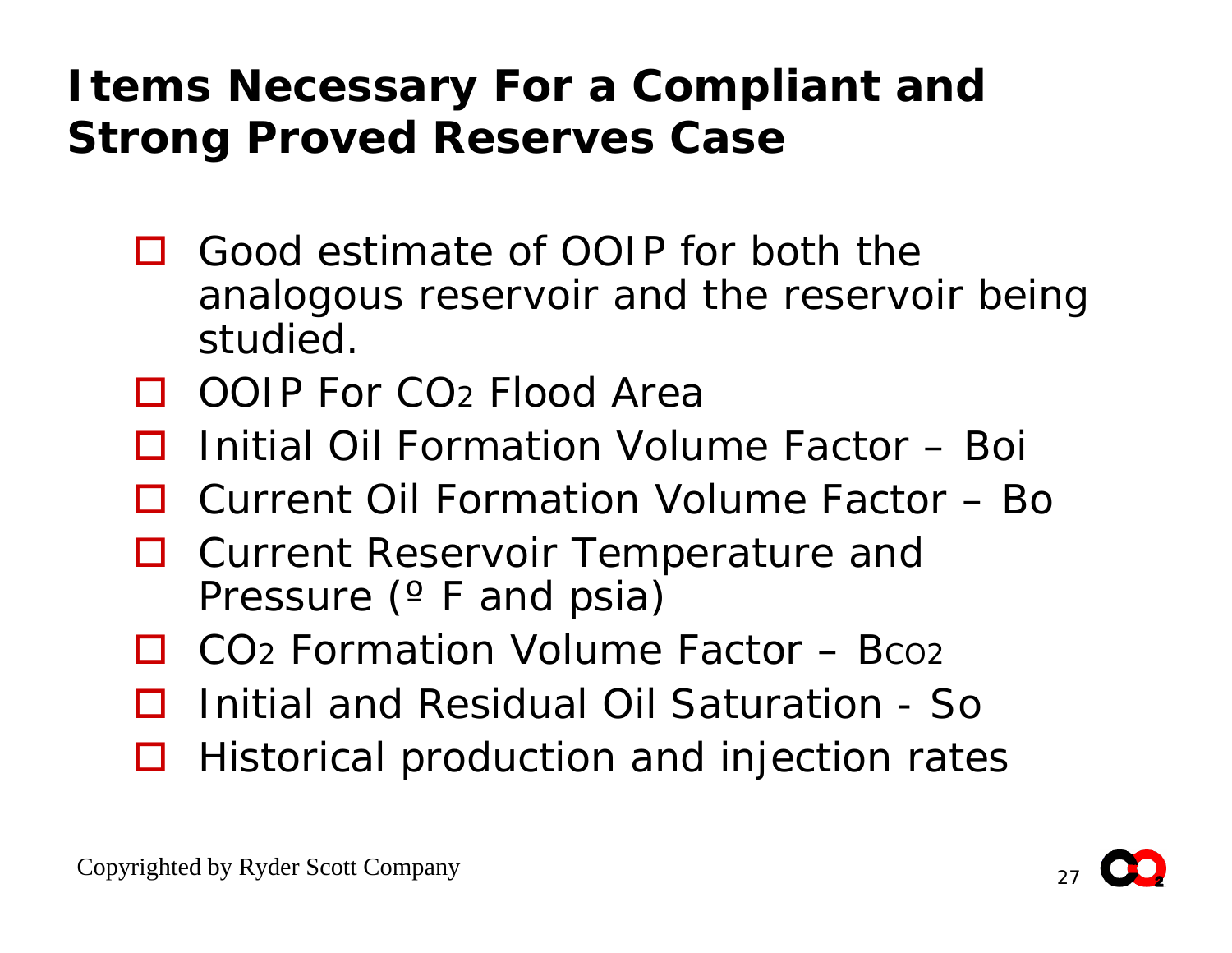#### **Developing Compliant Analogies: CO2 Flood Reserves Estimation & Projection**

- $\Box$ Document Why the two Reservoirs are Good Analogs
- $\Box$  $\Box$  Determine "Dimensionless" EOR response to CO<sub>2</sub> injection from analogous reservoirs on a Hydrocarbon Pore Volume (HCPV) basis
	- $\mathcal{L}_{\mathcal{A}}$  Establish baseline waterflood forecast
		- **D** Performance Trends
		- □ Original Ershaghi (SPE 6977)
		- **□** Modified Ershaghi
	- Subtract baseline WF from total oil production to determine EOR wedge
	- $\mathbb{R}^3$ Plot cumulative EOR/OOIP (%OOIP) versus  $CO<sub>2</sub>$ injection on HCPV basis (RB  $CO_2/(OOIP*B_{oi})$ )
- $\Box$ Scale results to the reservoir of interest on HCPV basis

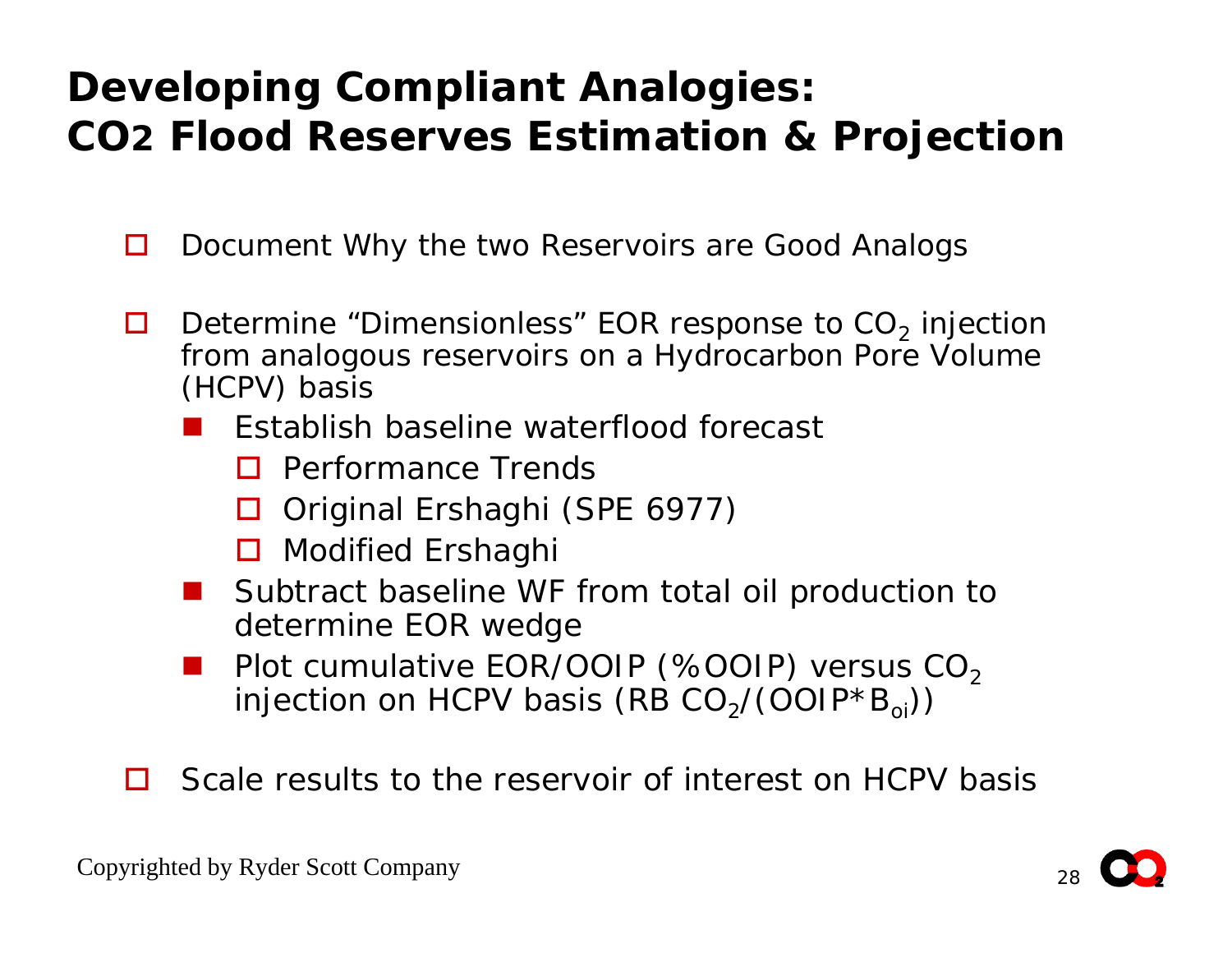#### **Incremental EOR Recovery vs Injected CO2**

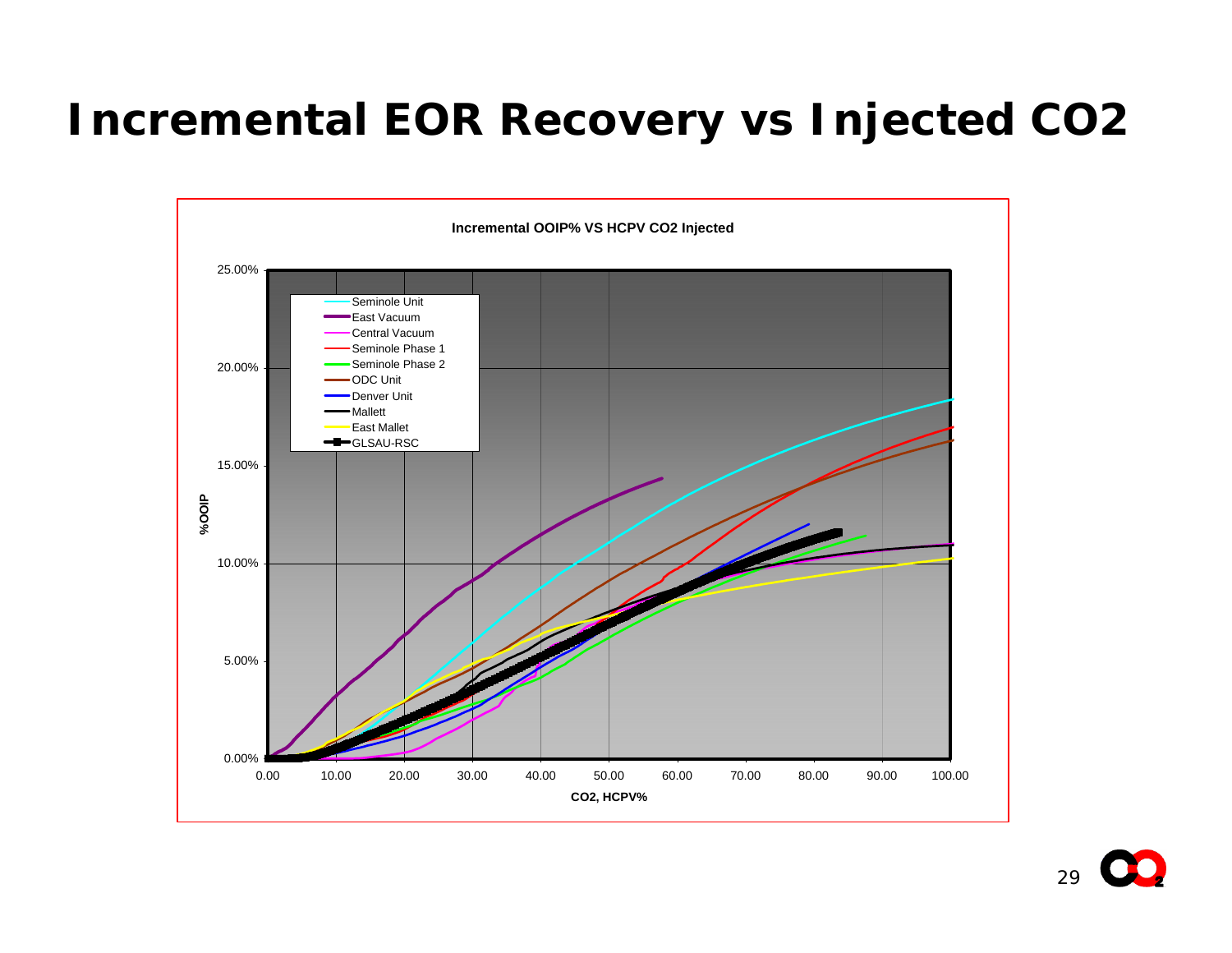# **HCPV % Per Year CO2 Injection**

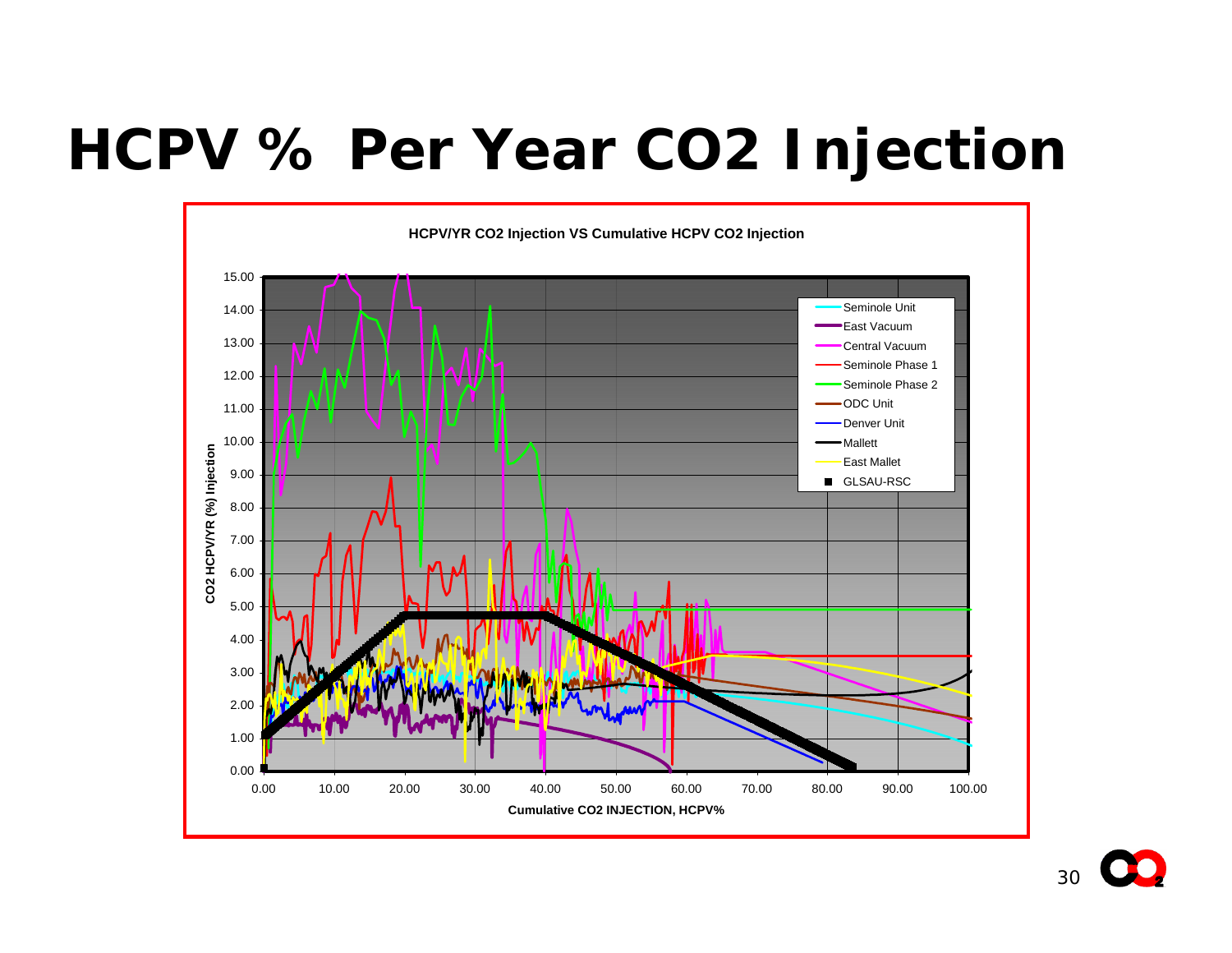# **HCPV CO2 Production vs Injection**

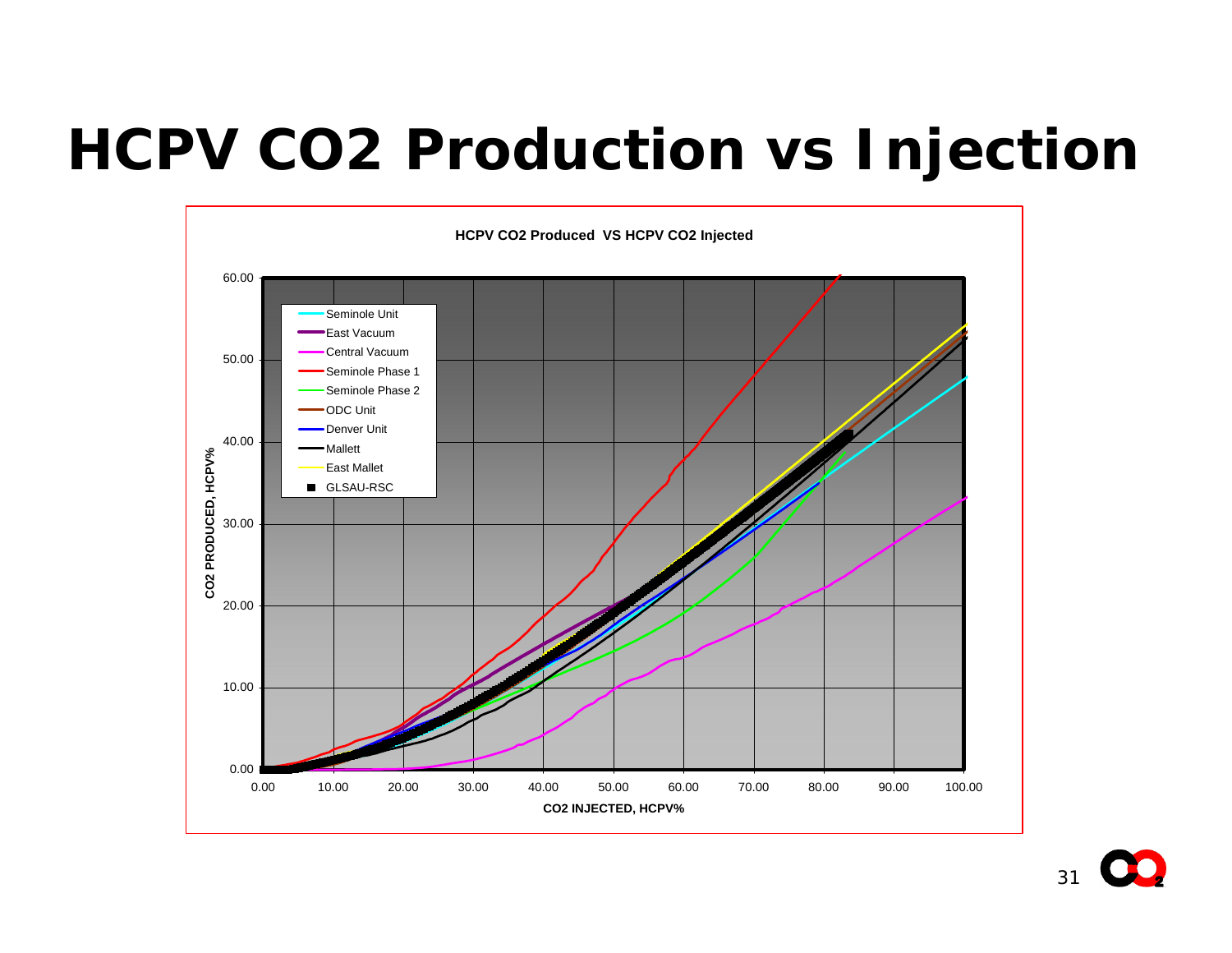### **Items that Limit or ProhibitBooking PUD EOR Reserves**

- $\Box$ **No Successful EOR Pilot in Reservoir**
- П **No Successful EOR Analog Reservoir**
- $\Box$  **Factors that Increase the Unswept Area :**
	- $\mathbb{R}^3$ Discontinuities
	- Low k in the zone to flooded
		- $\square$  Limits Injectivity
		- $\square$  Limits sweep and rate
	- $\mathbb{R}^3$ Layering with variable k
	- Multiple facies
	- **The Co** Moderate compartmentalization
	- $\mathbb{R}^3$ The higher the free Sg the lower the sweep
	- **The Second** Lower oil gravity
	- $\mathbb{R}^3$ Higher oil viscosity

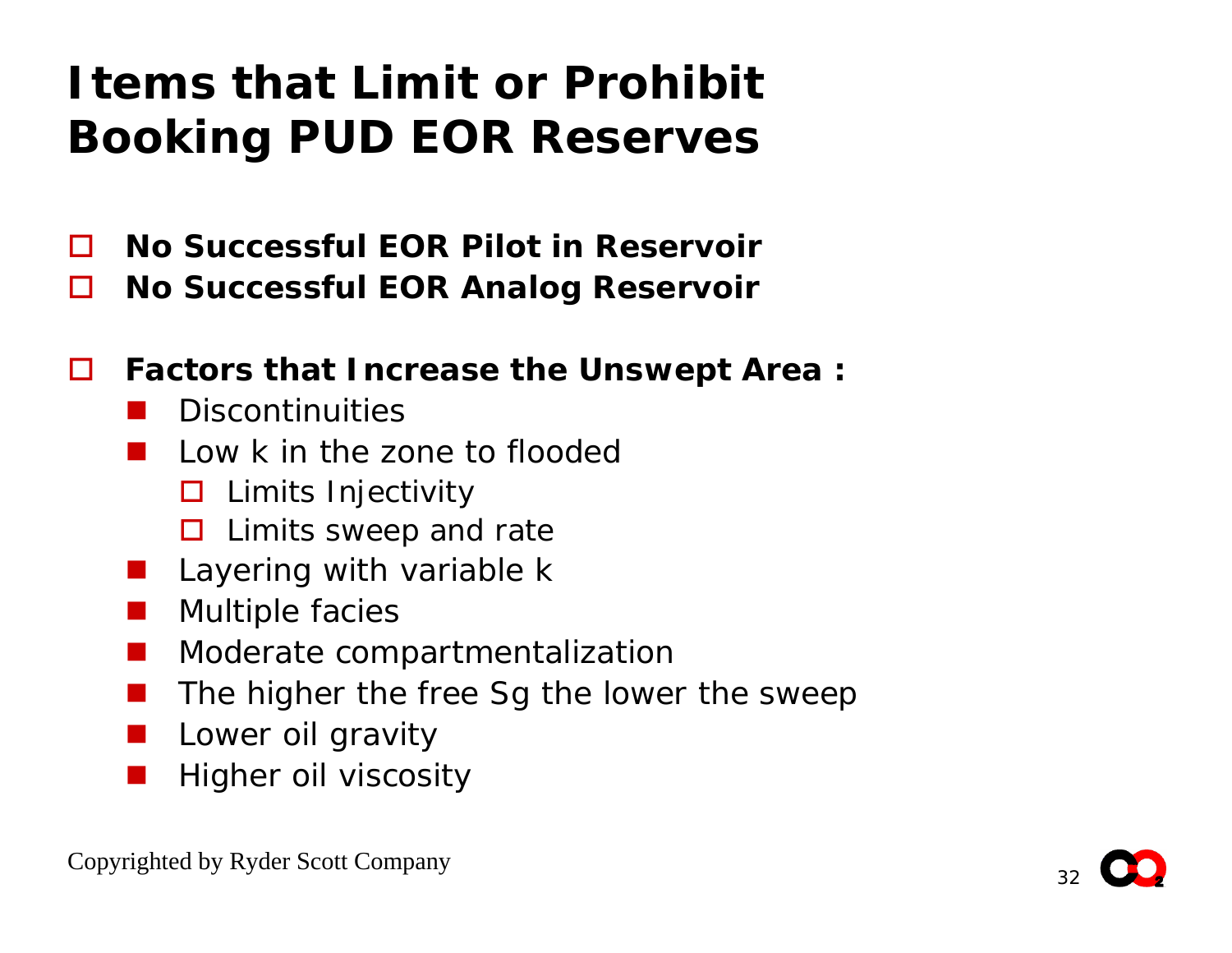#### **The Overall Heterogeneity Will Play a Big Role in the Recovery and How an Auditor will View Analogs**



Illustration Taken From Kinder Morgan Website

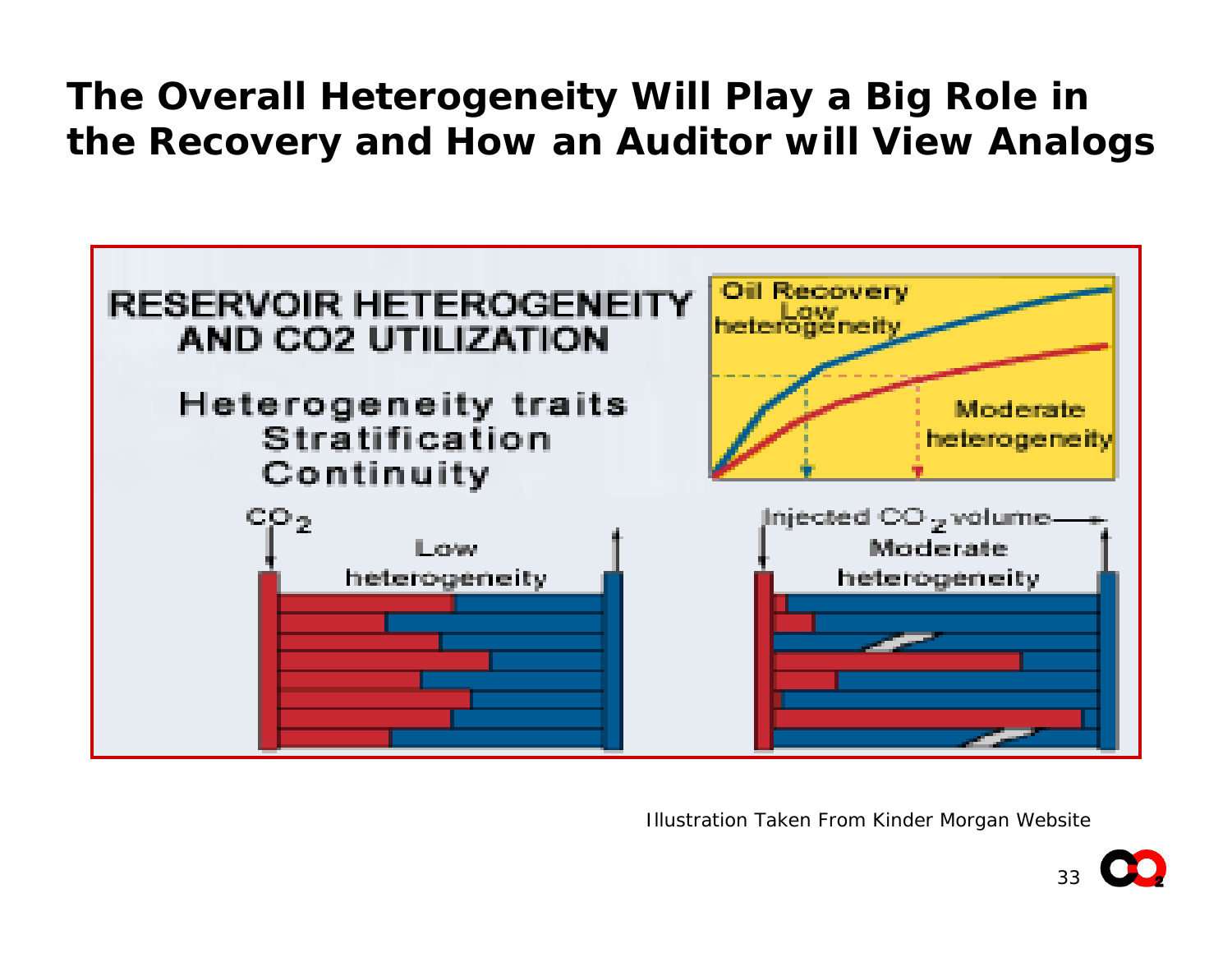## **Other Things to Think About**

- $\Box$ □ CO2 floods are miscible floods for areas with high residual oil to water. CO 2 must be readily available.
- $\Box$ Waterflood simulation output must always be checked against analogies.
- $\Box$ □ CO2 flood simulation must always be checked against analogies.
- $\Box$  Simulation **without a history match for the phase under** evaluation may be used in a PRMS reserves report, but will probably fail an SEC audit
- $\Box$ Best analogs are in same reservoir or pilot in the same reservoir
- $\Box$  Statistical wide area studies of incremental RF by drive mechanism and zone may be the best analogies available
- $\Box$  You must have documented analogy every time the drive mechanism or mechanical configuration changes.

Copyrighted by Ryder Scott Company